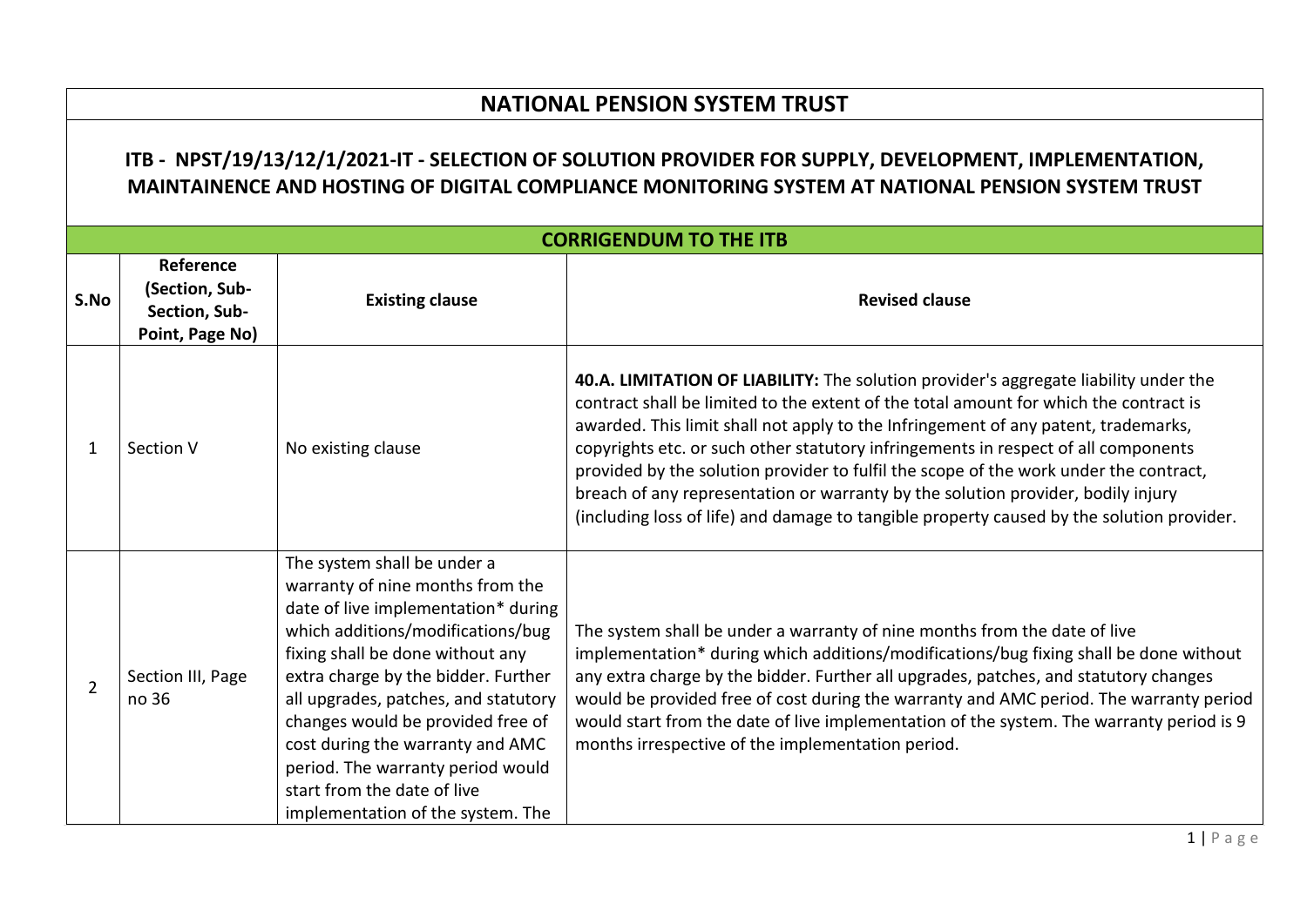|   |                                                                      | period of implementation will<br>correlate to the period of warranty                                                                                               |                                                                                                                                                                                                                                                  |
|---|----------------------------------------------------------------------|--------------------------------------------------------------------------------------------------------------------------------------------------------------------|--------------------------------------------------------------------------------------------------------------------------------------------------------------------------------------------------------------------------------------------------|
| 3 | Section IV,<br>Financial bid<br>format, Page no<br>61, Point no 3    | <b>Support Manpower Cost (Post</b><br>Warranty period) - From second<br>year onwards                                                                               | Support Manpower Cost (Post Warranty period)                                                                                                                                                                                                     |
| 4 | Section IV, Details<br>of Financial bid,<br>Page no 62, Point<br>'C' | <b>Support Manpower (From Second</b><br>Year Onwards, post warranty) -<br><b>Annual basis</b>                                                                      | Support Manpower (post warranty) - Annual basis                                                                                                                                                                                                  |
|   | Section IV,<br>Financial bid form,<br>Page no 60, Point<br>no 6      | The following table summarizes the<br>option provided by the bidder and<br>cloud resources are procured by<br>the                                                  | The following table summarizes the model provided by the bidder that are procured by<br>the NPS Trust under this ITB                                                                                                                             |
| 6 | Section III, 10.<br>Delivery, Page no<br>34, Point 10 (ii)           | Within twenty eight (28) weeks of<br>date of issuance of purchase order                                                                                            | Within twenty eight weeks from the date of completion of the activity under 10 (i)                                                                                                                                                               |
|   | Section II,<br>Performance<br>Security Deposit,<br>Page no 22        | The successful bidder will have to<br>submit a Performance Security<br>Deposit equivalent to 10% of the<br>contract value (including GST)<br>awarded to the bidder | The successful bidder will have to submit a Performance Security Deposit equivalent to<br>3% of the total contract value (including GST) awarded to the bidder                                                                                   |
| 8 | Section V, 12.<br>Payment, Page no<br>67, Point 12.2                 | NPS Trust shall not pay any charge /<br>compensation for late payments.                                                                                            | Payment shall be released by NPS Trust within 45 days from the date of confirmation of<br>satisfactory receipt of services by the user department of NPS Trust. However, NPS Trust<br>shall not pay any charge / compensation for late payments. |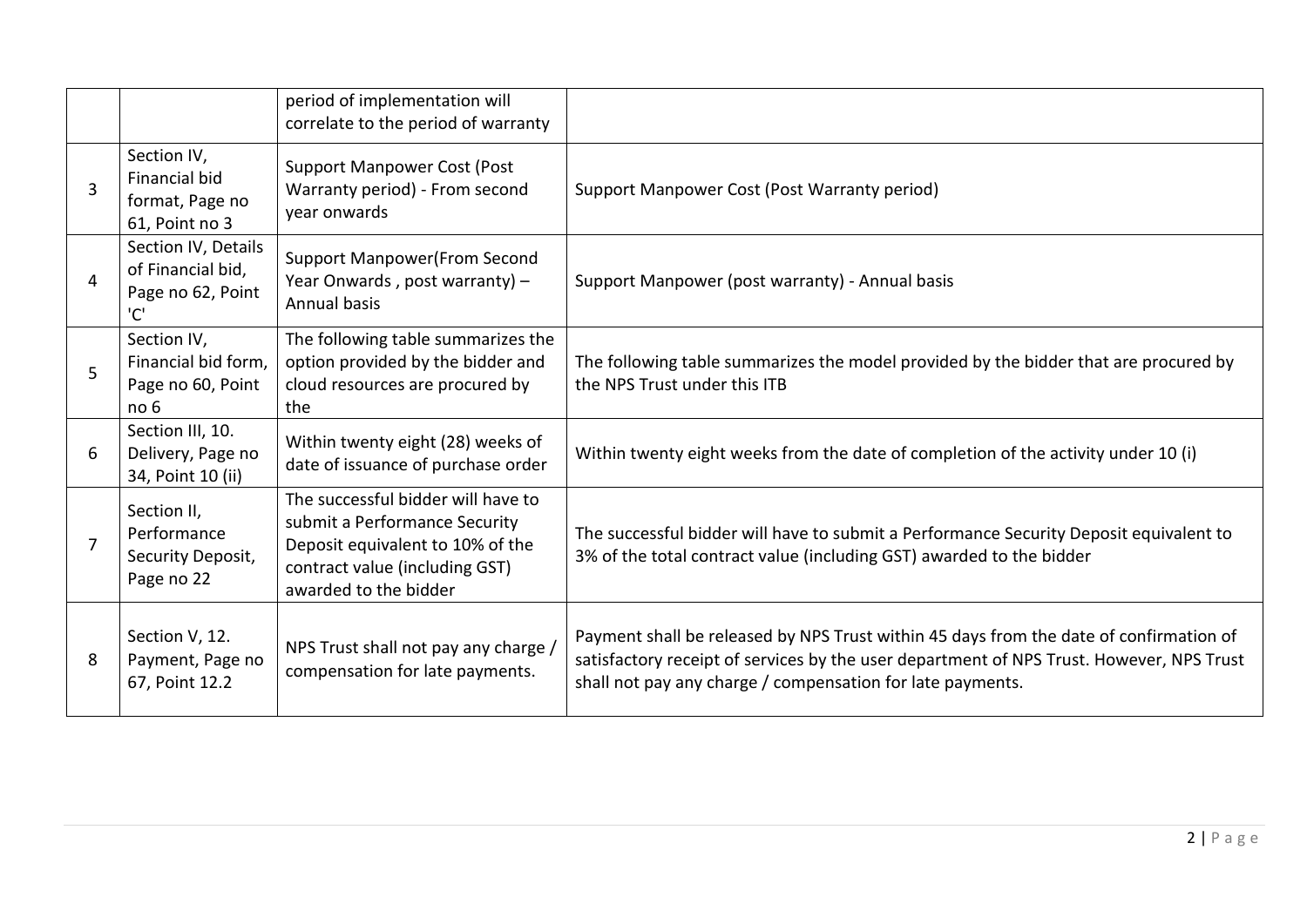|    |                       | Should be a Company registered       |                                                                                        |
|----|-----------------------|--------------------------------------|----------------------------------------------------------------------------------------|
|    |                       | under Indian Companies Act.          |                                                                                        |
|    | Section II,           |                                      | Should be a Company registered under Indian Companies Act or a LLP registered under    |
|    | Minimum               | DOCUMENTS TO BE SUBMITTED:           | the Limited Liability Partnership Act in India.                                        |
| 9  | Eligibility Criteria, | Certificate of Incorporation issued  |                                                                                        |
|    | Page no 19.           | by Registrar of Companies along      | DOCUMENTS TO BE SUBMITTED: Certificate of Incorporation, Memorandum & Articles of      |
|    | S.No.1                | with Memorandum & Articles of        | Association                                                                            |
|    |                       | Association and full address of the  |                                                                                        |
|    |                       | registered office                    |                                                                                        |
|    |                       | Initially, number of users of        |                                                                                        |
|    |                       | intermediaries / functional users of |                                                                                        |
|    | Section III, Existing | NPS Trust and PFRDA users is         | Initially, number of users of intermediaries / functional users of NPS Trust and PFRDA |
| 10 | Work Flow, Page       | estimated to approximately 40        | users is estimated to approximately 50 users. The same is scalable depending on the    |
|    | no 32                 | users. The same is scalable          | requirement of NPS Trust.                                                              |
|    |                       | depending on the requirement of      |                                                                                        |
|    |                       | <b>NPS Trust.</b>                    |                                                                                        |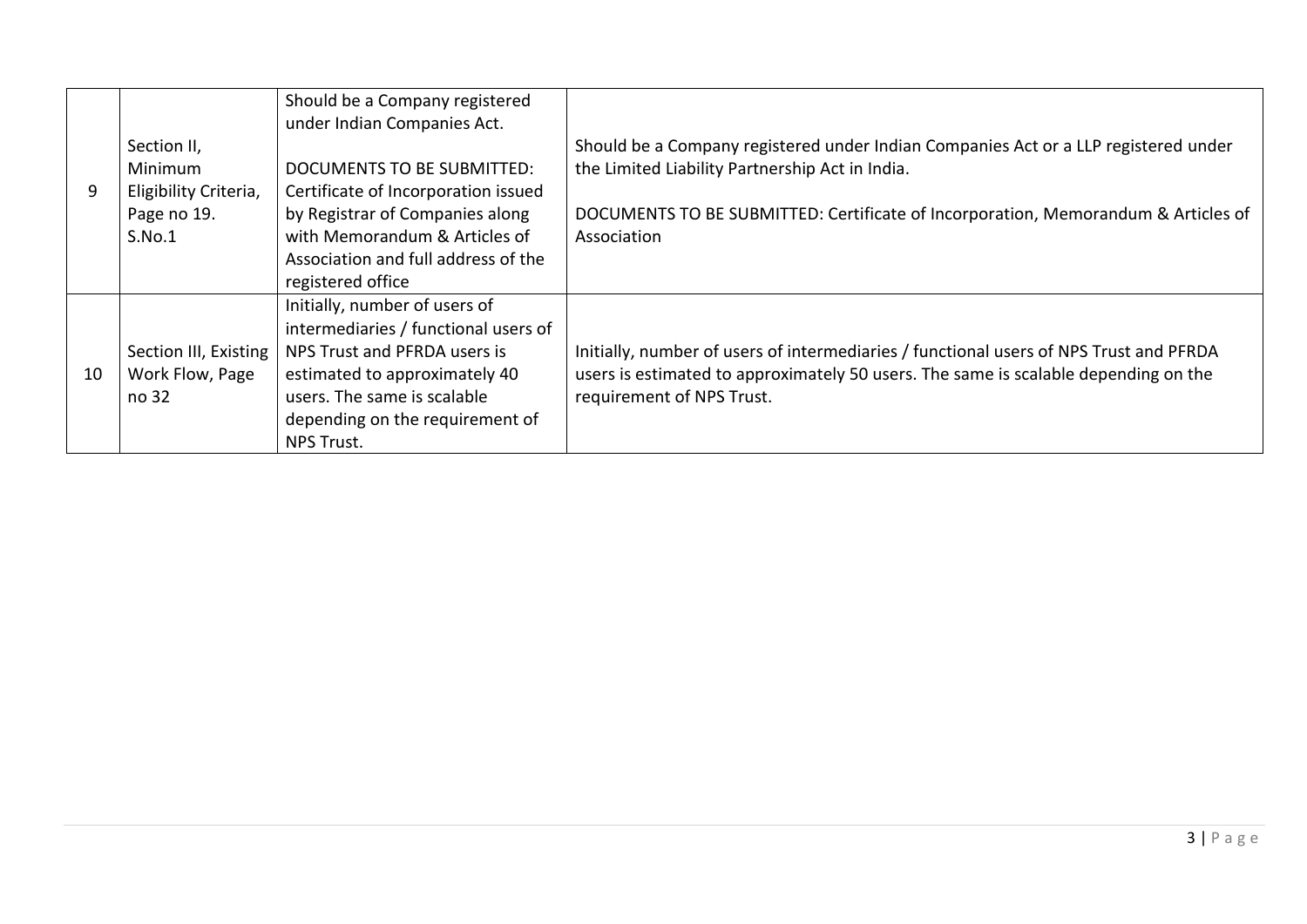|     | <b>Revised Key Activities and Dates (Section II)</b>                                          |                                                                                 |                                                                                       |  |
|-----|-----------------------------------------------------------------------------------------------|---------------------------------------------------------------------------------|---------------------------------------------------------------------------------------|--|
|     |                                                                                               | Timeline as per ITB                                                             | <b>Revised Timelines</b>                                                              |  |
| (a) | Issuance of Invitation to Bid (ITB)                                                           | T                                                                               | T (1st September 2021)                                                                |  |
| (b) | Last date and time for receiving queries from bidders                                         | T+10 till 18:00 hrs.                                                            | No Change                                                                             |  |
| (c) | Response to queries and pre-bid meeting                                                       | T+12 at 11:00 hrs.                                                              | Pre-bid meeting held on 13.09.2021 and<br>clarification upload date 21.09.2021        |  |
| (d) | Last Date and time for submission of bids                                                     | T+21 at 15:00 hrs.                                                              | 04.10.2021 at 15:00 hrs.                                                              |  |
| (e) | Opening of technical bids                                                                     | T+21 at 15:30 hrs.                                                              | 04.10.2021 at 15:30 hrs.                                                              |  |
| (f) | Announcement of list of bidders meeting minimum<br>eligibility criteria                       | $T+24$                                                                          | 10.10.2021                                                                            |  |
| (g) | Presentation of the bidders who have met minimum<br>eligibility criteria                      | T+30, NPS TRUST, 14th floor, IFCI Tower,<br>61, Nehru Place, New Delhi-110 019. | 21.10.2021 and 22.10.2021                                                             |  |
| (h) | Announcement of list of Technically qualified bidders                                         | $T+33$                                                                          | 27.10.2021                                                                            |  |
| (i) | Opening of Financial bids of technically qualified<br>bidders                                 | T+37, NPS TRUST, 14th floor, IFCI Tower,<br>61, Nehru Place, New Delhi-110 019. | 29.10.2021, NPS TRUST, 14th floor, IFCI Tower,<br>61, Nehru Place, New Delhi-110 019. |  |
| (i) | Issue of Letter of Intent to the successful bidder                                            | $T + 40$                                                                        | 03.11.2021                                                                            |  |
| (k) | Acceptance of Letter of Intent and submission of<br>performance security by successful bidder | $T+47$                                                                          | 10.11.2021                                                                            |  |
| (1) | Issue of firm purchase order                                                                  | $T+52$                                                                          | 15.11.2021                                                                            |  |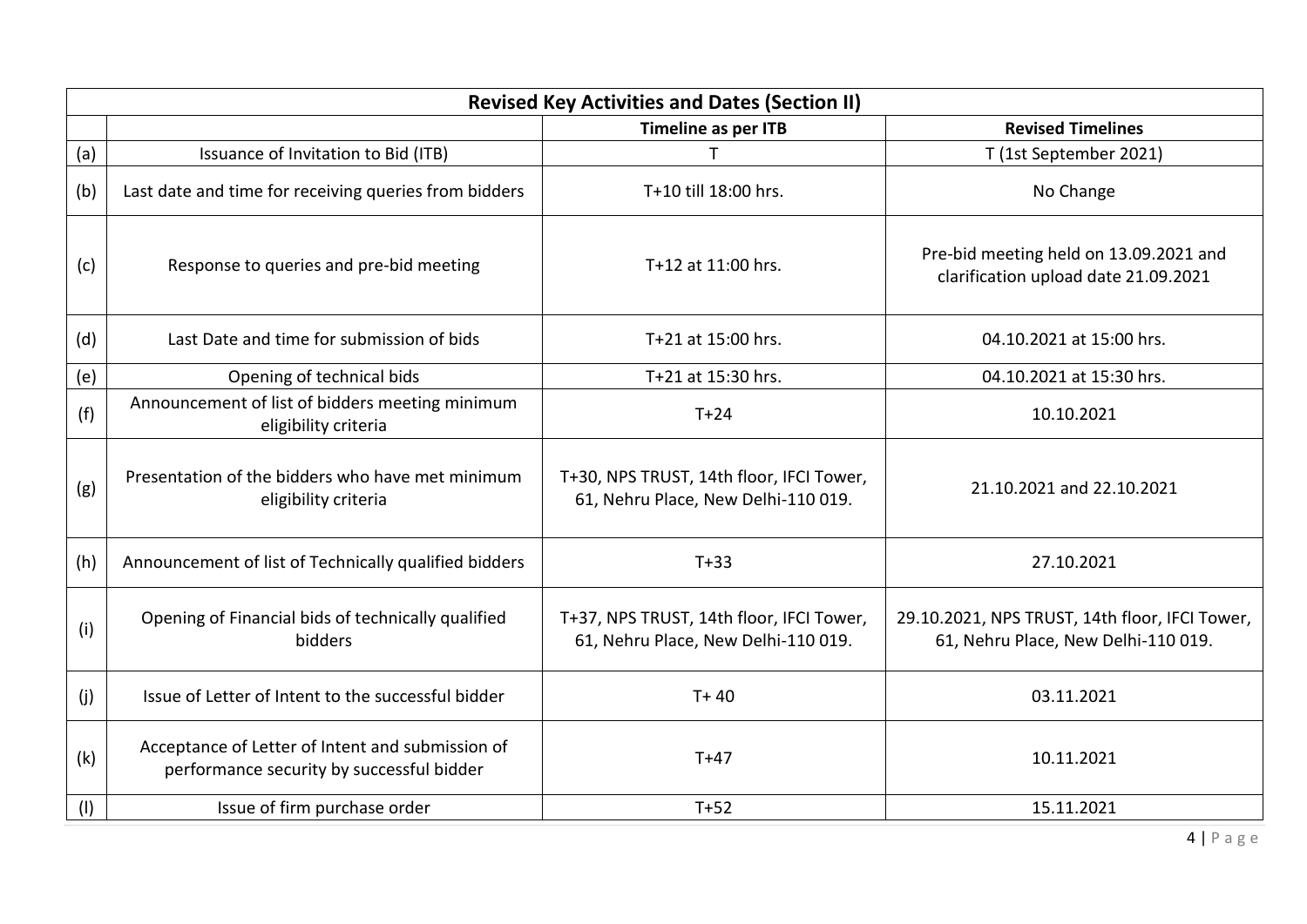|                |                                                                 |                                                                                                                                                                                                                                            | <b>CLARIFICATION TO THE PRE-BID QUERIES</b>                                                                                                                                                                                                                                                                                                                                                                                                                                                                                                                                                                        |                                                                                               |
|----------------|-----------------------------------------------------------------|--------------------------------------------------------------------------------------------------------------------------------------------------------------------------------------------------------------------------------------------|--------------------------------------------------------------------------------------------------------------------------------------------------------------------------------------------------------------------------------------------------------------------------------------------------------------------------------------------------------------------------------------------------------------------------------------------------------------------------------------------------------------------------------------------------------------------------------------------------------------------|-----------------------------------------------------------------------------------------------|
| S.No           | Reference<br>(Section, Sub-<br>Section, Sub-<br>Point, Page No) | <b>Content of the ITB requiring</b><br>clarification                                                                                                                                                                                       | Points for clarification(s)                                                                                                                                                                                                                                                                                                                                                                                                                                                                                                                                                                                        | <b>Clarification</b>                                                                          |
| 1              | Section IV,<br>Financial Bid form,<br>Page no 60                | The bidder shall quote consolidated<br>fee (inclusive of all statutory taxes<br>as applicable)                                                                                                                                             | TAX RELATED QUERIES: There should be<br>provision to raise invoices as per prevailing<br>tax rates, in case there is change in tax rates.<br>GST should be exclusive and will be invoiced<br>based on rates applicable on the date of<br>invoicing. Any new taxes introduce as part<br>regulatory changes will be paid by customer.<br>Any increase or decrease in the rates of the<br>applicable taxes, duties or any new levy on<br>account of changes in law shall be to the<br>account of Customer. Please confirm if taxes<br>in the form mean GST. Also request that<br>any changes to GST be a pass-through | Invoices are to be raised by the solution<br>provider as per the then prevailing tax<br>rates |
| $\overline{2}$ | Section III, Page<br>no 35-36, Point no<br>13,14                | Responsibilities of the NPS Trust -<br>Appoint security auditor for audit<br>and certification.<br>Responsibilities of the bidder - The<br>digital solution should be certified<br>by the Security Auditor before<br>hosting the solution. | <b>SECURITY AUDITOR RELATED QUERIES:</b><br>Please confirm if the bidder needs to<br>provision for any Third party security audit.<br>Please confirm if the Security Auditor<br>Payment will be borne by NPS. Do bidder<br>need to perform the audit or any third party<br>will be involved for the assessment? Do<br>bidder need to mention the Security Audit<br>fees explicitly as a different line item or<br>need to be included in any Service Line item                                                                                                                                                     | Security auditor will be appointed by NPS<br>Trust at its cost.                               |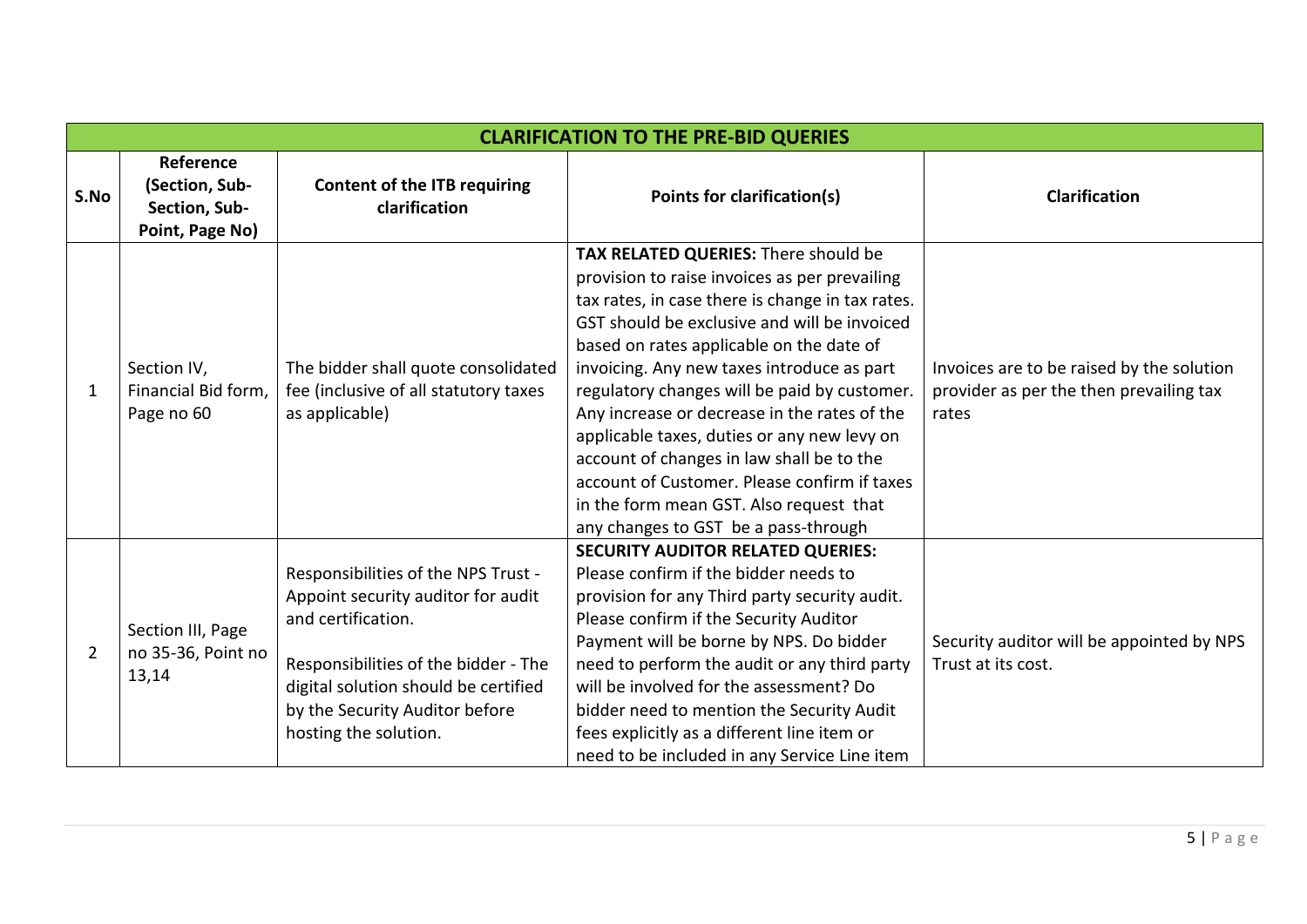| 3              | Section III,<br>Activity#5, Page<br>no 46                                                   | The application source code and<br>related documentation will be the<br>property of the NPS Trust without<br>any preconditions.                                                                                               | The solution offered is an OEM product and<br>not a be-spoke development. Since any OEM<br>tool's code will not be shared as it is their IP.<br>Please clarify Who will own the IP?                                                                                                                                                                                                                      | The application source code and the IP<br>created for the customized solution will<br>be the property of NPS Trust without any<br>pre-condition.                                                                                                                                                                                                          |
|----------------|---------------------------------------------------------------------------------------------|-------------------------------------------------------------------------------------------------------------------------------------------------------------------------------------------------------------------------------|----------------------------------------------------------------------------------------------------------------------------------------------------------------------------------------------------------------------------------------------------------------------------------------------------------------------------------------------------------------------------------------------------------|-----------------------------------------------------------------------------------------------------------------------------------------------------------------------------------------------------------------------------------------------------------------------------------------------------------------------------------------------------------|
| 4              | Section III,<br>Activity#5, Page<br>no 46                                                   | In the case of the application being<br>a customized product and difficult<br>to concede the IP rights of by the<br>bidder, an escrow arrangement<br>should be made to deposit the<br>source code of the proposed<br>solution | Since the solution offered is in hosted SAAS<br>environment and not a perpetual license.<br>The need for escrow arrangement may not<br>be required.                                                                                                                                                                                                                                                      | Please refer to the ITB in the relevant<br>section                                                                                                                                                                                                                                                                                                        |
| 5              | Section III, Page<br>no 39-40                                                               | A browser based, tab/ smart phone<br>based interface to view reports.<br>Capability to embed visualization in<br>other web-portals/ mobile Apps                                                                               | Is mobile App required as a part of the<br>solution? Please confirm if there is any<br>requirement of a mobile app or the web<br>interface needs only to be compatible with<br>mobile browsers.                                                                                                                                                                                                          | No. Mobile app is not required in the<br>current scope of the project. The web<br>interface needs to be compatible with the<br>mobile browsers. However, the system<br>should have capability to address the<br>need of app in the future.                                                                                                                |
| 6              | Section III, Broad<br>scope of work,<br>Detailed scope of<br>the project, Page<br>no 33, 39 | Allow system integration for regular<br>flow of data.<br>Ability to integrate with LDAP /<br>OAUTH/ADS/any other enterprise<br>authentication mechanism for<br>single sign on.                                                | List of external agencies to be integrated,<br>technical details of all the systems to be<br>integrated into the proposed platform,<br>Assuming authentication system exist and<br>solution shall integrate with the same. Is<br>there any requirement to integrate with any<br>third party or external system for data?<br>Which are the source systems to which the<br>system needs to integrate with? | There is no integration requirement with<br>any external or third party system<br>envisaged in the present scope of the<br>project. However, solution should be<br>capable of adopting future requirements /<br>phase two of the project for integration<br>with any third party applications / tools /<br>systems as per the requirement of NPS<br>Trust |
| $\overline{7}$ | Section III, Backup<br>and Restore<br>Services, Page no<br>54, Point no 2                   | Monitoring and enhancing the<br>performance of scheduled backups,<br>schedule regular testing of backups<br>and ensuring adherence to related<br>retention policies as defined by the<br><b>NPS Trust</b>                     | What is the retention period for storing the<br>reporting data?                                                                                                                                                                                                                                                                                                                                          | The data is required to be retained for 10<br>years.                                                                                                                                                                                                                                                                                                      |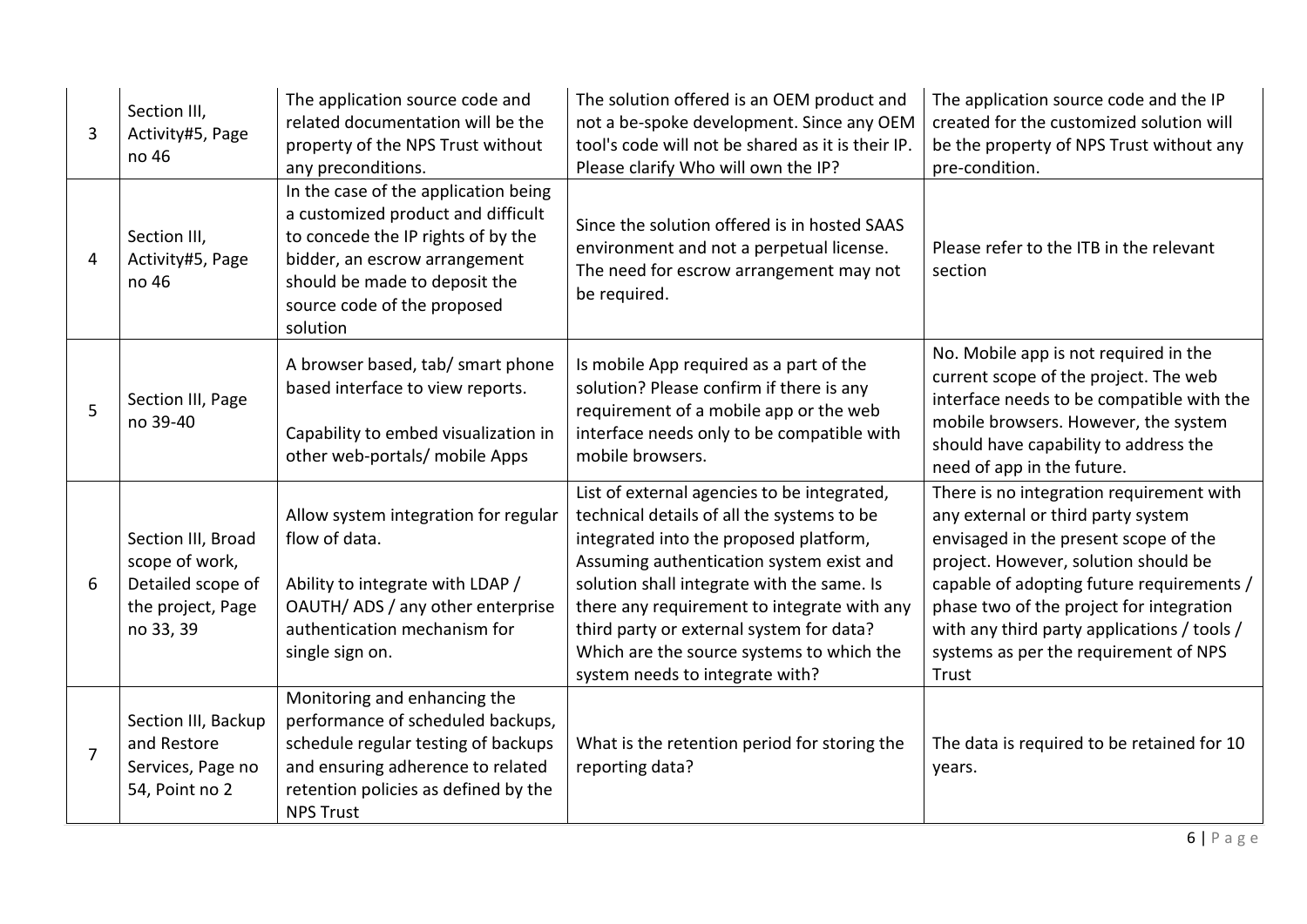| 8  | Section III, Existing<br>work flow, Page<br>no 32               | Total data size generated per<br>month would be around 500 MB<br>initially and the same is also<br>scalable.                                                                                                           | Total number of transaction volume to be<br>supported and growth expectation.<br>Volumetrics of information - incremental on<br>daily / weekly / monthly basis. Increase in<br>data volume. Average / Maximum data in<br>one upload.                                                                                                                                                                                                        | Total data size generated per month<br>would be around 500 MB initially. Per<br>upload data size varies depending on the<br>reports indicated in the Annexure-V (page<br>no 84). The data volume size is expected<br>to grow up to 10% Y-O-Y                                                                                                                                                                                                                                                                                       |
|----|-----------------------------------------------------------------|------------------------------------------------------------------------------------------------------------------------------------------------------------------------------------------------------------------------|---------------------------------------------------------------------------------------------------------------------------------------------------------------------------------------------------------------------------------------------------------------------------------------------------------------------------------------------------------------------------------------------------------------------------------------------|------------------------------------------------------------------------------------------------------------------------------------------------------------------------------------------------------------------------------------------------------------------------------------------------------------------------------------------------------------------------------------------------------------------------------------------------------------------------------------------------------------------------------------|
| 9  | Section III, Existing<br>work flow, Page<br>no 32               | Initially, number of users of<br>intermediaries / functional users of<br>NPS Trust and PFRDA users is<br>estimated to approximately 40<br>users. The same is scalable<br>depending on the requirement of<br>NPS Trust. | Kindly share the total number/count of user,<br>who will be using the proposed system and<br>can potentially reach out to Helpdesk team<br>for any interruption in services. Kindly<br>advise the number of subscribers for the<br>NPS portal. Please confirm the maximum<br>expected user concurrency. Please give a<br>tentative projection of increase in data and<br>number of users Y-o-Y. How much user<br>churn is expected on Y-o-Y | The number of users (initially around 50)<br>would be the potential users who can<br>reach out to the helpdesk team. The<br>"subscribers of NPS/APY" will not be<br>accessing the Digital Compliance<br>Monitoring System. The maximum<br>expected concurrent users are the<br>number of users. The maximum increase<br>in the number of users is up to 100% in 5<br>years. However, this is an online platform<br>which the users will be accessing. Internal<br>NPS Trust users would be play dual role of<br>users and editors. |
| 10 | Section III,<br>Activity#7, Page<br>no 47                       | SP is also required to perform the<br>migration of data and documents to<br>the production instance for the NPS<br>Trust and need to ensure that<br>system is operational in all aspects.                              | Does bidder need to migrate existing data to<br>new platform? If yes, is there digitalization<br>of data also involved or data to be provided<br>in digital form (PDF, word etc.)? Is the<br>processed output of historic reports to be<br>migrated into the new system? Please share<br>type of legacy data                                                                                                                                | Data Migration / Legacy data migration /<br>data digitization from hardcopy does not<br>fall under the present scope of the<br>project. However, solution should be<br>capable of adopting future requirements /<br>phase two of the project for data<br>migration as per the requirement of NPS<br>Trust                                                                                                                                                                                                                          |
| 11 | Section III,<br>Detailed scope of<br>the project, Page<br>no 36 | Cloud provisioning and application<br>hosting, including operation and<br>maintenance of associated<br>application as per defined SLAs                                                                                 | Please clarify if cloud infrastructure is to be<br>provided by bidder or will NPST provide it.<br>Please clarify Who will provide all<br>environment (development, testing,<br>staging/pre-prod and prod). Due to some                                                                                                                                                                                                                      | The cloud infrastructure will be provided<br>by the bidder. NPS Trust does not have<br>any cloud infrastructure presently. In the<br>turnkey project, the infrastructure                                                                                                                                                                                                                                                                                                                                                           |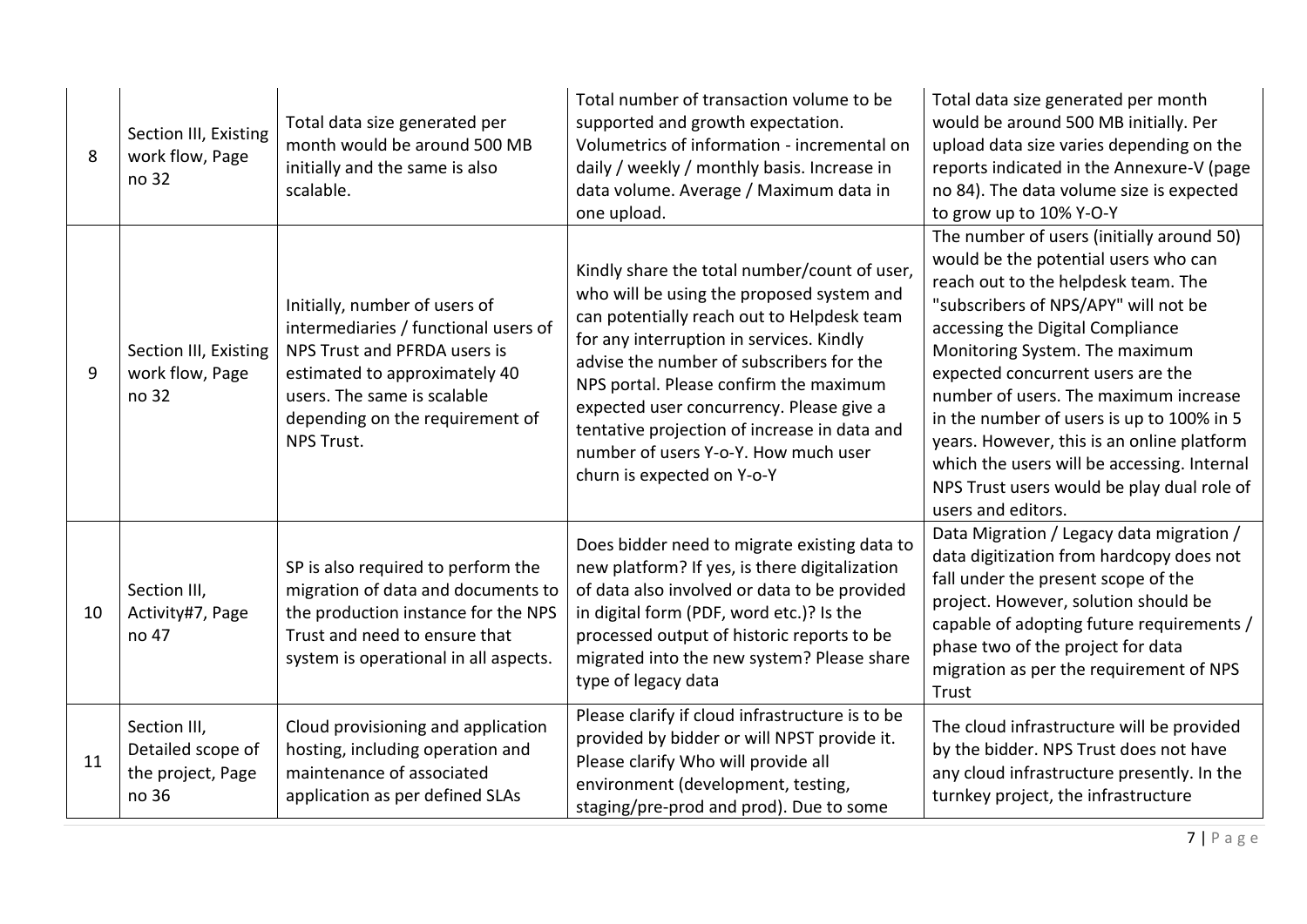|    |                            |                                                                                                                                                                                                                                                           | unforeseen situation like Pandemic etc. NPS<br>has to allow WFH without any extra cost to<br>SI for connectivity for e.g. VPN etc. Please<br>elaborate if any underlying Cloud Service<br>provider                                                                                                                                   | support and cost related to it shall be<br>ensured by the bidder.                                                                                                                                                                                                                                                                                                                                                                                                           |
|----|----------------------------|-----------------------------------------------------------------------------------------------------------------------------------------------------------------------------------------------------------------------------------------------------------|--------------------------------------------------------------------------------------------------------------------------------------------------------------------------------------------------------------------------------------------------------------------------------------------------------------------------------------|-----------------------------------------------------------------------------------------------------------------------------------------------------------------------------------------------------------------------------------------------------------------------------------------------------------------------------------------------------------------------------------------------------------------------------------------------------------------------------|
| 12 | Section III, Page<br>no 48 | Manage the instances of storage,<br>compute instances, and network<br>environments. This includes<br>department-owned & installed<br>operating systems and other<br>system software that are outside of<br>the authorization boundary of the<br><b>SP</b> | We understand that department owned and<br>installed system software also needs to be<br>managed by SP. Need more clarity on<br>"System software that are outside the<br>authorization boundary of the SP". Please<br>validate that network will be provided by<br>NPST. Please clarify if we need to provide<br>load balancing tool | Presently there is no system owned by<br>NPS Trust. System should be open enough<br>to accept future requirements of NPS<br>Trust. The solution envisaged will be the<br>platform on which operations will be<br>commissioned. In the turnkey project, the<br>infrastructure support and cost related to<br>it shall be ensured by the bidder. In the<br>NPS Trust premises, the internet /<br>network facility will be provided by NPS<br>Trust for the resources deployed |
| 13 | Section VI, Page<br>no 80  | Service Criteria: Monitoring<br>Mechanism - EMS                                                                                                                                                                                                           | Does NPS Trust have an existing EMS which<br>will be used of monitoring or bidder need to<br>propose/supply the same?                                                                                                                                                                                                                | In the turnkey project, the infrastructure<br>support and cost related to it shall be<br>ensured by the bidder.                                                                                                                                                                                                                                                                                                                                                             |
| 14 | Section III, Page<br>no 39 | Capability of raising exception<br>alarms (e.g. email notification)                                                                                                                                                                                       | Please confirm that any SMS and email<br>gateway will be provisioned by NPST. Which<br>communication mechanism (email/SMS) is<br>required to send reminders or follow up<br>etc.? Is SP needs to provide email & SMS<br>gateway as per of scope.                                                                                     | In the turnkey project, the infrastructure<br>support and cost related to it shall be<br>ensured by the bidder. Please refer to the<br>ITB in the relevant section.                                                                                                                                                                                                                                                                                                         |
| 15 | Section III, Page<br>no 39 | Data analytics and business<br>intelligence                                                                                                                                                                                                               | We are assuming that this is a cloud base<br>reporting solution which will cater self-<br>service also.                                                                                                                                                                                                                              | Bidder is responsible to provide all the<br>infrastructure support to meet the scope<br>of the project                                                                                                                                                                                                                                                                                                                                                                      |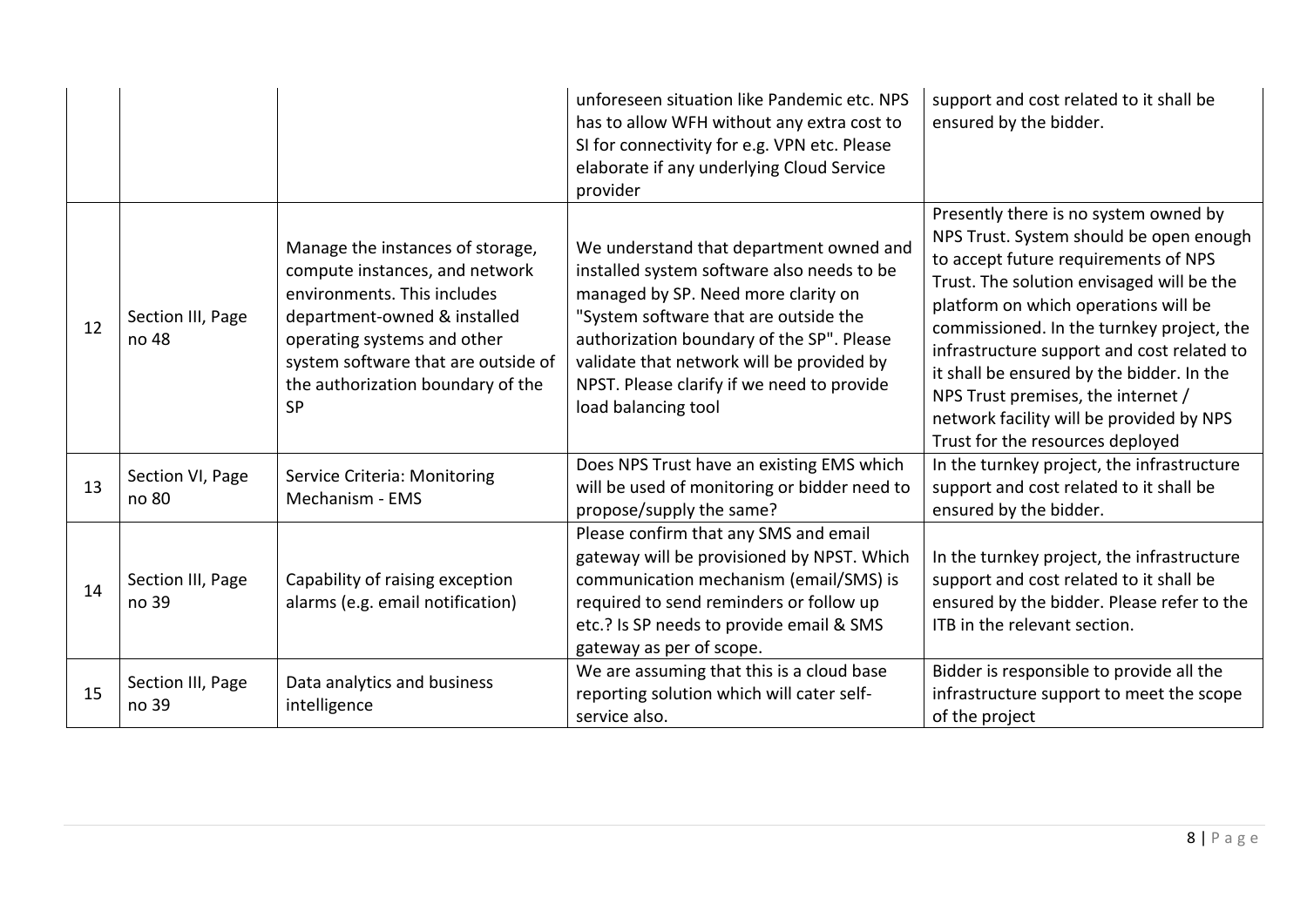| 16 | Section III, Page<br>no 39                                                              | Built-in ETL and/or strong<br>integration with leading data<br>preparation platforms                                                                                                                                                                                                                         | Please clarify what is meant by data<br>preparation platforms                                                                                                                                                                                                                                                                                                                                                                                           | DPT is a tool which allows users to further<br>refine and prepare data for business use.<br>Supports curated dataset for data<br>analytics. The tool will be deployed in<br>server provided by the bidder and data<br>received from intermediaries will be<br>processed through this tool before the<br>data hits the data base. This is a new<br>project and data collation is the scope of<br>the project. Please refer to ITB for the<br>process flow of data collation. |
|----|-----------------------------------------------------------------------------------------|--------------------------------------------------------------------------------------------------------------------------------------------------------------------------------------------------------------------------------------------------------------------------------------------------------------|---------------------------------------------------------------------------------------------------------------------------------------------------------------------------------------------------------------------------------------------------------------------------------------------------------------------------------------------------------------------------------------------------------------------------------------------------------|-----------------------------------------------------------------------------------------------------------------------------------------------------------------------------------------------------------------------------------------------------------------------------------------------------------------------------------------------------------------------------------------------------------------------------------------------------------------------------|
| 17 | Section III, Backup<br>and Restore<br>Services, Page no<br>54, Point no 5               | Media management tasks,<br>including, but not limited to,<br>tagging, cross-referencing, storing,<br>logging, testing, and vaulting in<br>fireproof cabinets (onsite and<br>offsite)                                                                                                                         | Since this is going to be a cloud deployment,<br>please confirm what kind data/backups are<br>to be kept on cloud and which data will be<br>kept in fireproof cabinets. Please confirm if<br>NPST is going to provide these fire proof<br>cabinet.                                                                                                                                                                                                      | All data / backup are to be kept on cloud.                                                                                                                                                                                                                                                                                                                                                                                                                                  |
| 18 | Section III, Page<br>no 28, 6.1.1.<br><b>Technical and</b><br>General<br>specifications | <b>NPS Architecture</b>                                                                                                                                                                                                                                                                                      | Would like to understand any Databases or<br>data sources are used? For example to keep<br>CRA records. If so, what are # of tables/files<br>and its approximate existing data volume?                                                                                                                                                                                                                                                                  | NPS Trust is not using any database / data<br>source presently. In the turnkey project,<br>the infrastructure support and cost<br>related to it shall be ensured by the<br>bidder.                                                                                                                                                                                                                                                                                          |
| 19 | Section III, Page<br>no 37                                                              | The solution should provide<br>Interface for the intermediaries in<br>the National Pension System<br>Architecture to report in an<br>authenticated manner with<br>maker/checker facility along with<br>integration to Digital Signature<br>Certificate technology. The<br>interface must be user friendly to | Is the bidder expected to procure, and<br>purchase and external plugins, APIs,<br>Libraries needed for successful<br>implementation of a feature? What Digital<br>Certificate technology is being referred to<br>here? Does the bidder need to include<br>digital certificate software also? Practice of<br>Digital Signature. Bidders to provide digital<br>certificate solution or will NPST will provide?<br>Does the bidder need to include digital | In the turnkey project, the infrastructure<br>support and cost related to it shall be<br>ensured by the bidder. DSC tool will be<br>supported at intermediary end and the<br>submission need to be supported by the<br>solution envisaged. NPS Trust does not<br>have any DSC software. As envisaged in<br>this project, the users of the solution will<br>have their own Digital Signatures<br>(assigned by their companies) using which                                   |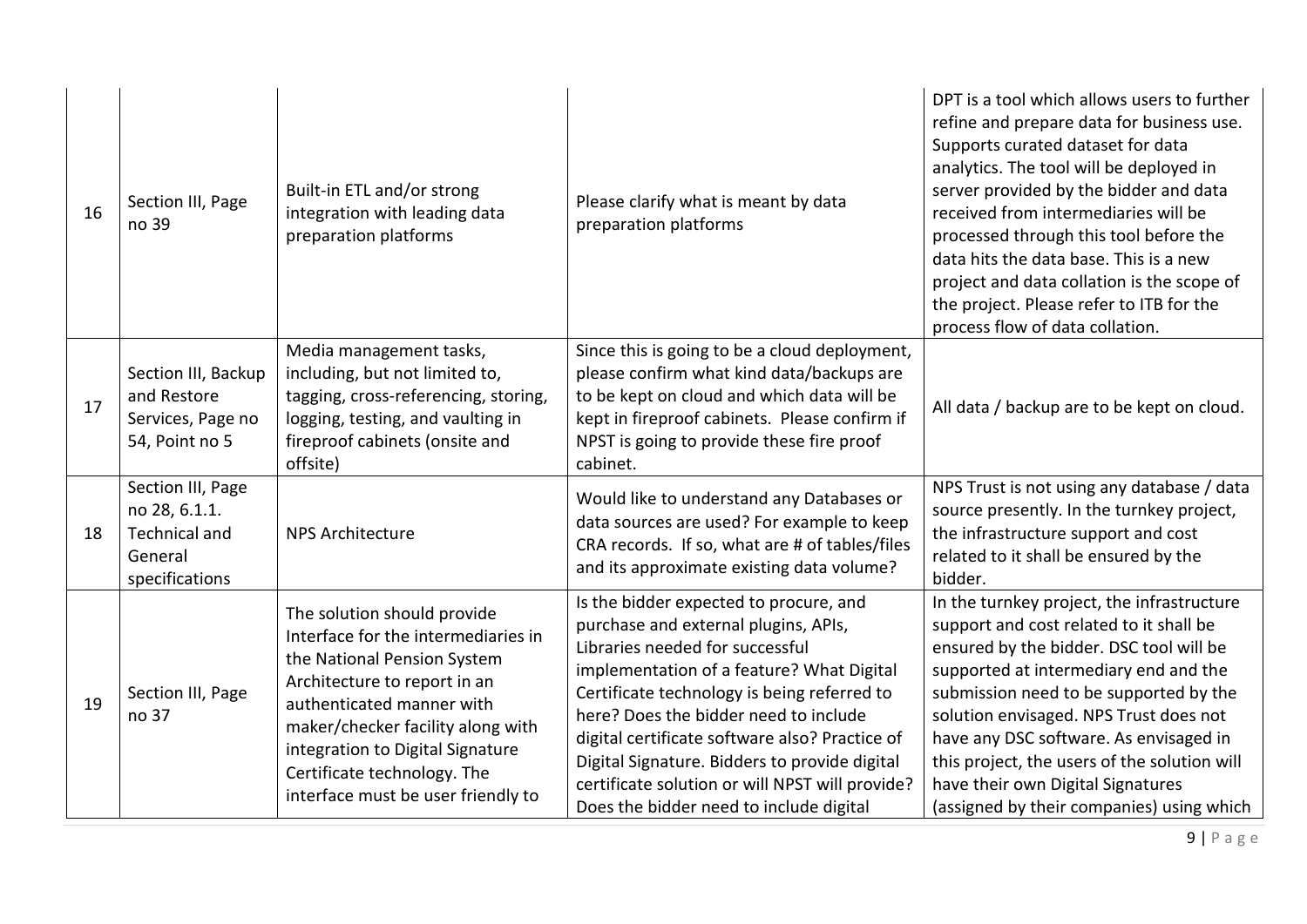|    |                                                                                       | both NPS Trust users and the<br>intermediaries.                                                                                                                                                                                                                                                                                     | certificate software also? Is intermediaries<br>will have their own DSC or same needs to be<br>provisioned as part of scope                                                                                                                                                                                                                                   | they will sign and submit the documents.<br>DSC required for signing the reports by<br>the users at the time of report<br>submission. Please refer to ITB in the<br>relevant section.                                                                                                                                            |
|----|---------------------------------------------------------------------------------------|-------------------------------------------------------------------------------------------------------------------------------------------------------------------------------------------------------------------------------------------------------------------------------------------------------------------------------------|---------------------------------------------------------------------------------------------------------------------------------------------------------------------------------------------------------------------------------------------------------------------------------------------------------------------------------------------------------------|----------------------------------------------------------------------------------------------------------------------------------------------------------------------------------------------------------------------------------------------------------------------------------------------------------------------------------|
| 20 | Section III, Page<br>no 37                                                            | Bidder to ensure that the system is<br>compatible to DSC standards as per<br>CCA guidelines issued from time to<br>time. Future upgradation/updation<br>in the system to cater to revised<br>standards as per CCA guidelines will<br>be taken up by the bidder without<br>extra cost to NPS trust during the<br>period of contract. | Reconsider this clause for any future<br>changes. Any future changes in the system<br>for this clause can be addressed through a<br><b>Change Request Process.</b>                                                                                                                                                                                            | A separate request in this regard may be<br>placed for consideration by NPS Trust by<br>the selected solution provider                                                                                                                                                                                                           |
| 21 | Section VI, Page<br>no 109, Table D<br>(Bill of Material-<br>Cloud<br>Infrastructure) | Point 3 - Other Cloud Services (e.g.,<br>ELB, PaaS )<br>Include individual line items as<br>required for each of the Cloud<br>Services                                                                                                                                                                                              | Please let us know if CSP provided managed<br>PaaS services can be proposed for the<br>identified solution components.                                                                                                                                                                                                                                        | In the turnkey project, the infrastructure<br>support and cost related to it shall be<br>ensured by the bidder. No change in the<br>terms of ITB                                                                                                                                                                                 |
| 22 | Section III, Page<br>no 49                                                            | It is the responsibility of the SP as<br>MSP to monitor the cloud services<br>(Resource Management, User<br>Administration, Performance,<br>Service Levels).                                                                                                                                                                        | What is the expected Service window for<br>providing Cloud Managed Services i.e.,<br>System / DB/ Storage/ Network/<br>Security/Helpdesk Administration? Bidder<br>understand that the Managed Services can<br>be provided from Offsite from Service<br>Provider Premises as per the required<br>support window in coordination with onsite<br>deployed team. | MeitY approved cloud service provider to<br>meet infrastructure support<br>requirements. Bidder's responsibility all<br>these requirement are measured and<br>evaluated which will be utilised at<br>different levels of business requirement.<br>Security needs to be provided as per<br>MeitY security guidelines and advisory |
| 23 | Section II,<br>Minimum<br>Eligibility Criteria,<br>Page no 20                         | The bidder should have experience<br>of executing same / similar digital<br>solution at three distinct client<br>organization in India in last 5 years                                                                                                                                                                              | Kindly elaborate the definition for same /<br>similar digital solution- nature of<br>project/technology used.                                                                                                                                                                                                                                                 | "Digital Solution" means same / similar<br>project with complete automation of the<br>process to meet the project scope listed in<br>the ITB.                                                                                                                                                                                    |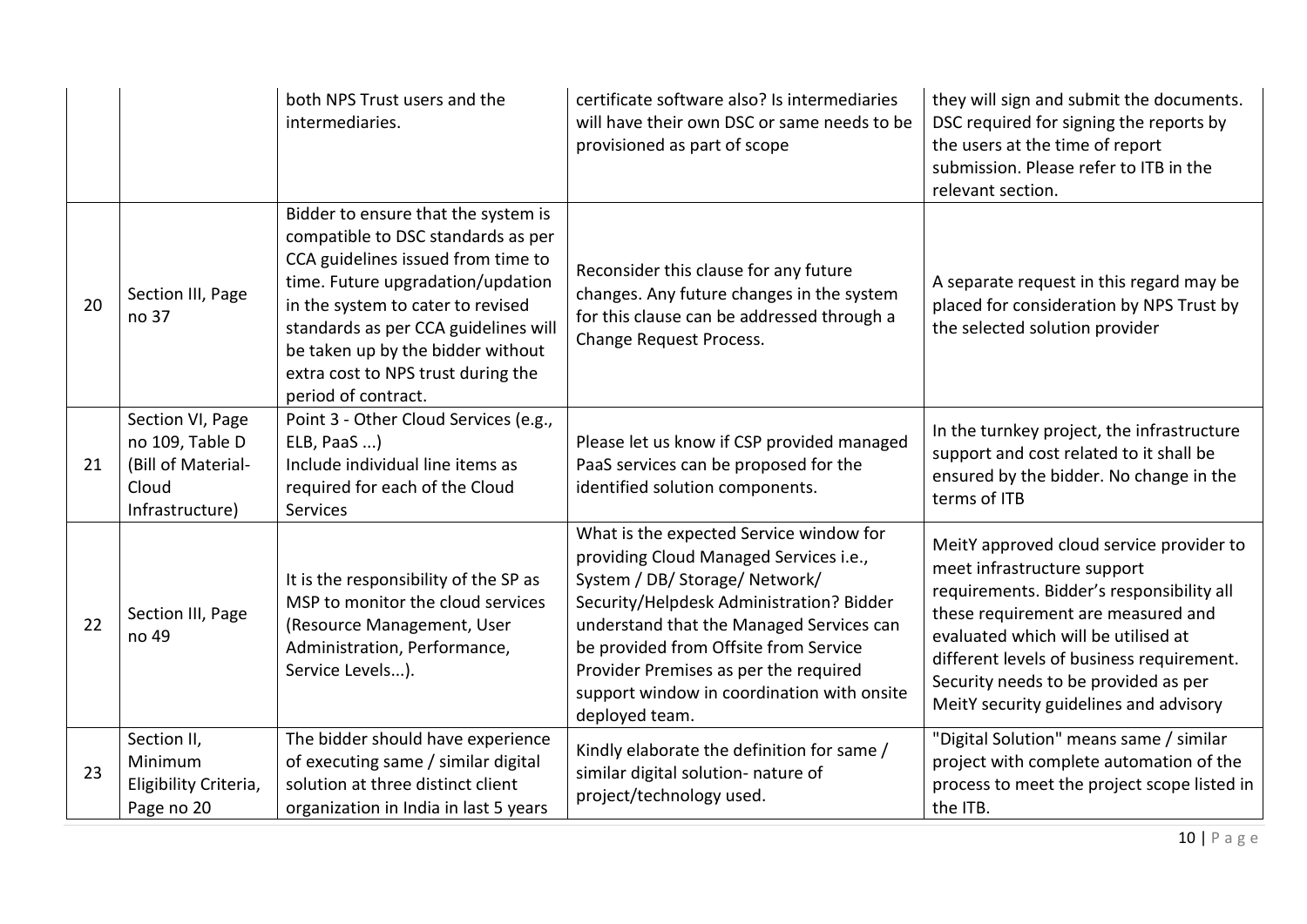| 24 | Section II,<br>Minimum<br>Eligibility Criteria,<br>Page no 20                                              | The bidder should have experience<br>of executing same / similar digital<br>solution at three distinct client<br>organization in India in last 5 years<br>(Execution includes supply,<br>customization / development,<br>testing, training, implementation,<br>maintenance and hosting of digital<br>solution) | We have executed order for a bank which<br>later got merged with a different bank. Hope<br>order executed with the earlier bank will<br>suffice here. Please confirm                                                                                                   | Yes. The order executed with earlier bank<br>(which got merged with a different bank)<br>will be considered under bidder's<br>experience under the criteria as stated in<br>the ITB                             |
|----|------------------------------------------------------------------------------------------------------------|----------------------------------------------------------------------------------------------------------------------------------------------------------------------------------------------------------------------------------------------------------------------------------------------------------------|------------------------------------------------------------------------------------------------------------------------------------------------------------------------------------------------------------------------------------------------------------------------|-----------------------------------------------------------------------------------------------------------------------------------------------------------------------------------------------------------------|
| 25 | Section III,<br>Responsibilities of<br>the bidder, Page<br>no 35                                           | The bidder has to provide onsite<br>support for the system and<br>associated deliverables starting<br>from the date of project<br>implementation i.e. date of sign off.                                                                                                                                        | Location of the delivery team. For how long<br>the onsite support will be required? From<br>when the SP's project team is to be<br>deployed onsite?                                                                                                                    | At-least 2 resources from SP's Project<br>Team to be located in NPS Trust office in<br>Delhi from the date of purchase order.<br>The duration of onsite support is at-least<br>till the end of warranty period. |
| 26 | Section III, Page<br>No: 53, System<br>Administration,<br>Maintenance and<br>Management<br><b>Services</b> | The objective of this service is to<br>support and maintain all the<br>systems including hardware (if any)<br>provided as a part of this project by<br><b>SP</b>                                                                                                                                               | Bidder assume that the System<br>Administration, Maintenance and<br>Management services shall be provided<br>from Offsite i.e. Service Provide centre as<br>per the required support window. Services<br>Includes: System /Network/Security/Storage<br>administration. | Yes. At-least 2 resources from SP's Project<br>Team to be located in NPS Trust office<br>from the date of purchase order                                                                                        |
|    |                                                                                                            |                                                                                                                                                                                                                                                                                                                | Where will the helpdesk resource based at?                                                                                                                                                                                                                             | At-least 1 helpdesk resource to be<br>deployed at NPS Trust office till warranty<br>period from the date of go-live.                                                                                            |
| 27 | Section III,<br>Helpdesk support,<br>Page no 54                                                            | <b>Helpdesk Support</b>                                                                                                                                                                                                                                                                                        | Telephone lines and seating for helpdesk<br>resources will be provided by NPS Trust?                                                                                                                                                                                   | The telephone line and seating for the<br>helpdesk resource deployed at NPS Trust<br>office will be provided by NPS Trust                                                                                       |
|    |                                                                                                            |                                                                                                                                                                                                                                                                                                                | Any requirement of Chatbot in the helpdesk<br>solution?                                                                                                                                                                                                                | No requirement of chatbot in the<br>helpdesk solution                                                                                                                                                           |
|    |                                                                                                            |                                                                                                                                                                                                                                                                                                                | Approximate number of users that may<br>contact helpdesk                                                                                                                                                                                                               | Approximate number of users that may<br>contact the helpdesk is the number of end<br>users as and when required.                                                                                                |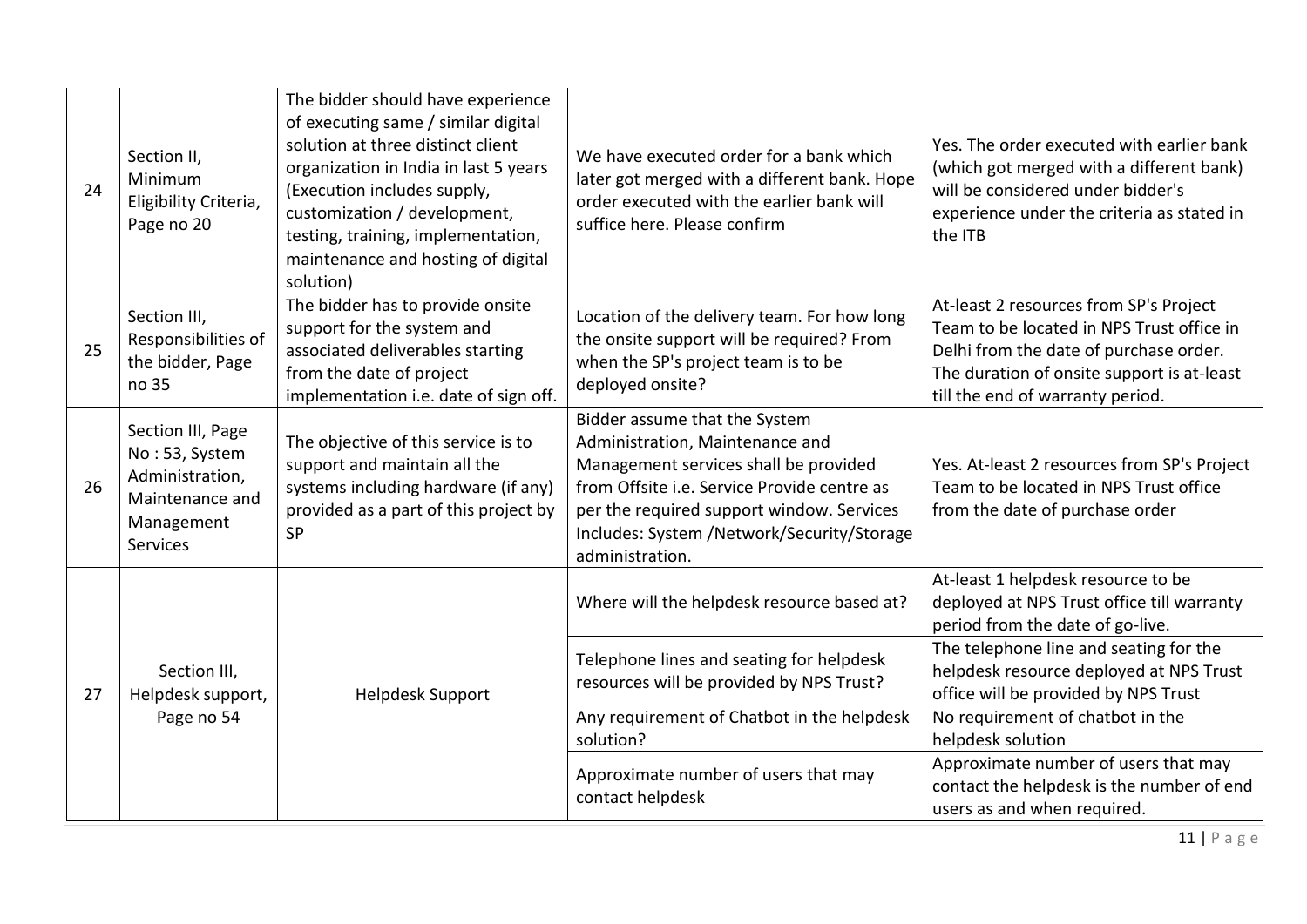| Helpdesk support is to be in which<br>language?                                                                                                                                                                                                                          | Helpdesk support is to be provided on<br>English and Hindi.                                                                                                                                                                                                                                                                                                      |
|--------------------------------------------------------------------------------------------------------------------------------------------------------------------------------------------------------------------------------------------------------------------------|------------------------------------------------------------------------------------------------------------------------------------------------------------------------------------------------------------------------------------------------------------------------------------------------------------------------------------------------------------------|
| Timing of helpdesk resources?                                                                                                                                                                                                                                            | The helpdesk resource / SPs project team<br>deployed at NPS Trust office will follow<br>the NPS Trust office timing and during<br>exigencies.                                                                                                                                                                                                                    |
| Please confirm if the users will also need<br>access to the helpdesk software (for raising<br>the tickets) through a web-based interface<br>or the tickets will only be raised by the<br>helpdesk team based on telephone or email<br>complaint.                         | In the turnkey project, the infrastructure<br>support and cost related to it shall be<br>ensured by the bidder.                                                                                                                                                                                                                                                  |
| Do we need setup helpdesk including CRM,<br>IVRS, MPLS connectivity etc.?                                                                                                                                                                                                | In the turnkey project, the infrastructure<br>support and cost related to it shall be<br>ensured by the bidder. Please refer to the<br>"Helpdesk Support" clause in page 54                                                                                                                                                                                      |
| For any remote desktop resolution for users<br>of NPS trust do service provider need to<br>provision a RDP tool or NPS wants to use the<br>existing tool only (if any). Please specify the<br>calls/tickets volumes for the existing<br>helpdesk solution (if available) | Presently, there is no existing helpdesk<br>infrastructure with NPS Trust.                                                                                                                                                                                                                                                                                       |
| Please confirm if NPS will bear cost of toll<br>free number, PRI line required for Helpdesk                                                                                                                                                                              | In the turnkey project, the infrastructure<br>support and cost related to it shall be<br>ensured by the bidder. For the resources<br>deployed in NPS Trust office, NPS Trust<br>will provide the landline / PRI line /<br>Internet to the resources in the office.<br>Mobile / Telephone reimbursement will<br>not be provided by NPS Trust to such<br>resources |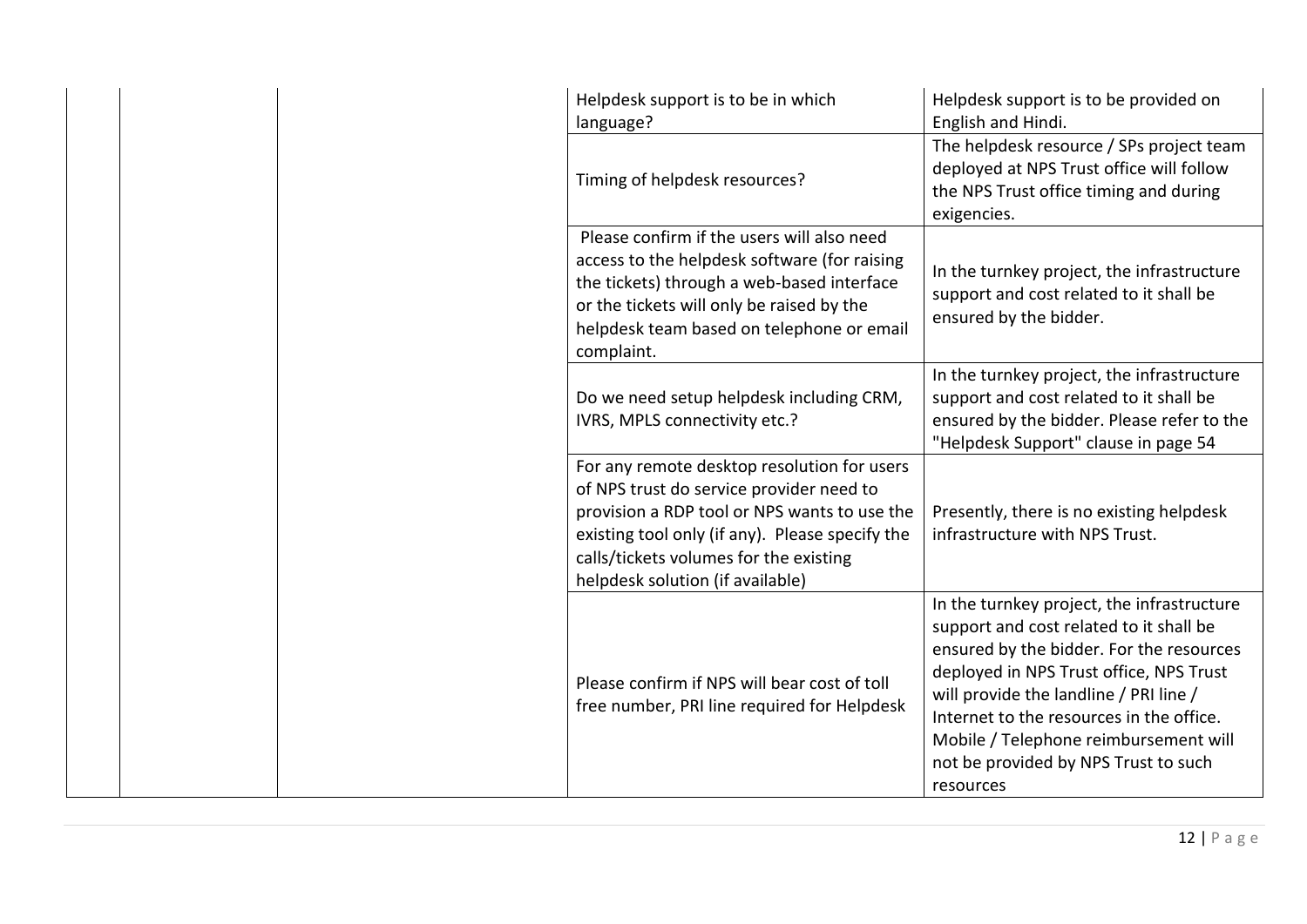|  |                                     |                                                | Do we need to provide 24*7 helpdesk<br>support?                                                                                                                                                                                                                             | No. The resource deployed at the SP<br>location to be available for helpdesk<br>support on all days other than gazetted<br>holidays during working hours                                                                                                     |                                                                                                                                                                              |
|--|-------------------------------------|------------------------------------------------|-----------------------------------------------------------------------------------------------------------------------------------------------------------------------------------------------------------------------------------------------------------------------------|--------------------------------------------------------------------------------------------------------------------------------------------------------------------------------------------------------------------------------------------------------------|------------------------------------------------------------------------------------------------------------------------------------------------------------------------------|
|  |                                     |                                                | Number for all the end users                                                                                                                                                                                                                                                | <b>Toll Free number</b>                                                                                                                                                                                                                                      |                                                                                                                                                                              |
|  |                                     |                                                | L2 and L3 support window is also during<br>office hours and shall be supported from<br>SP's location.                                                                                                                                                                       | L2 / L3 support window may be supported<br>from SP's location                                                                                                                                                                                                |                                                                                                                                                                              |
|  |                                     |                                                | Location of Training. Can the bidder provide<br>online training through Webex / MS Teams /<br>Skype / Zoom etc.                                                                                                                                                             | Onsite Training location is Delhi. Another<br>onsite training location could be Mumbai<br>(if required by NPS Trust). Based on the<br>requirement of NPS Trust, online training<br>shall also be conducted in Cisco Webex<br>(preferable) / MS Teams / Zoom. |                                                                                                                                                                              |
|  | 28                                  | Section III,<br>Component #3 -<br>Training and | <b>Training and Capacity Building</b>                                                                                                                                                                                                                                       | Number of trainees, batches with duration                                                                                                                                                                                                                    | Number of trainees are maximum 100.<br>Detailed training schedule will be<br>prepared by the selected solution<br>provider after consultation and approval<br>from NPS Trust |
|  | Capacity Building,<br>Page no 49-50 |                                                | Helpdesk is a Normal Number or a Toll Free<br>Break-up of the trainees<br>to the end user group<br>In the onsite training at NPS Trust<br>Internet connection for classroom training<br><b>ITB</b><br>Parameter to mark the training completion<br>be approved by NPS Trust | Majority of the trainee groups will pertain                                                                                                                                                                                                                  |                                                                                                                                                                              |
|  |                                     |                                                |                                                                                                                                                                                                                                                                             | premises, the internet, projector / screen<br>for presentation will be provided by NPS<br>Trust. Please refer to relevant section in                                                                                                                         |                                                                                                                                                                              |
|  |                                     |                                                |                                                                                                                                                                                                                                                                             | SP needs to submit training completion<br>report at end of training and the same will                                                                                                                                                                        |                                                                                                                                                                              |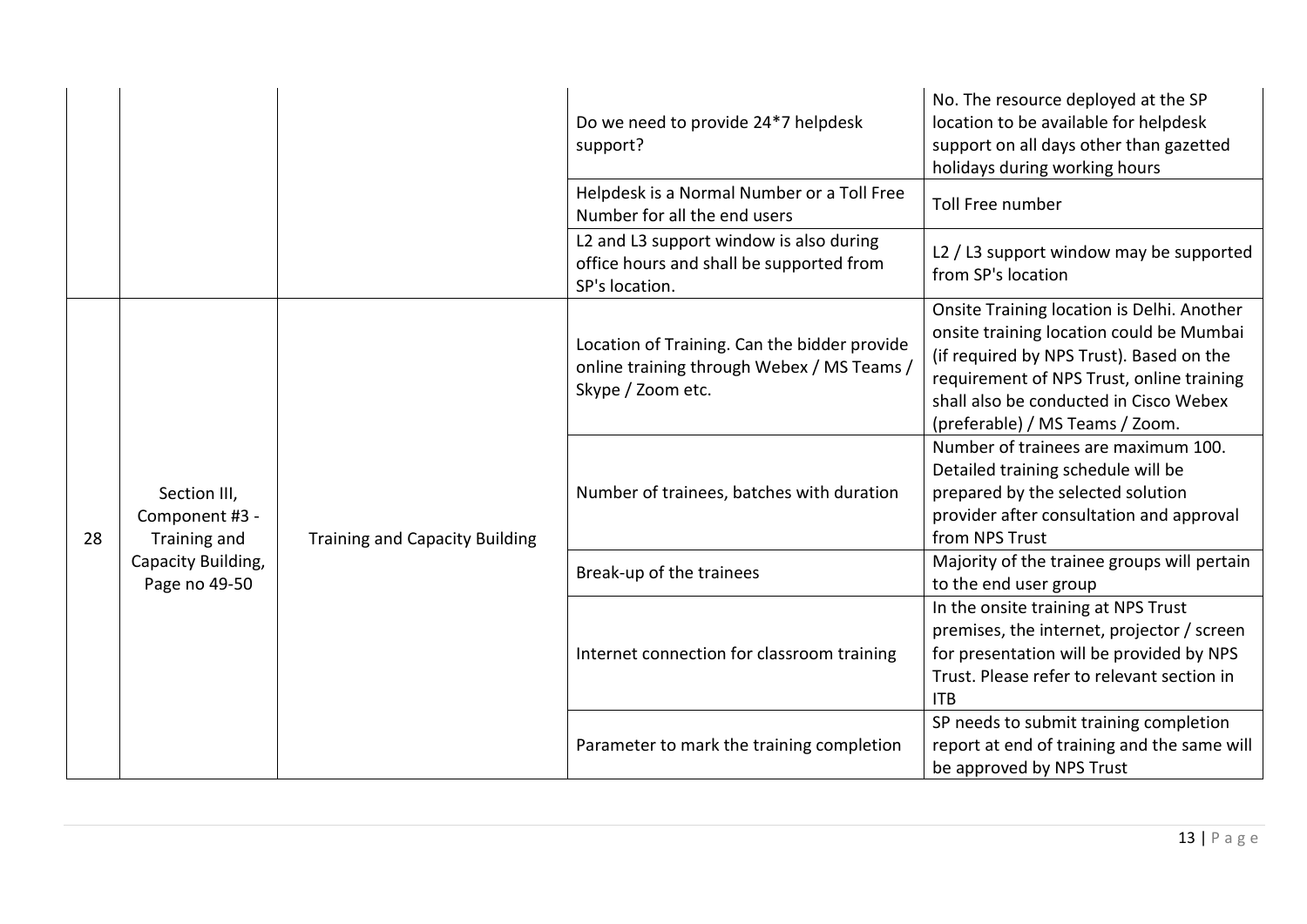|    |                                                                                                                                                                           |                                                                                                                                                                                         | Profile of the attendees of training                                                                                                                                       | Officials of NPS Trust, PFRDA and the<br>officials nominated by the intermediaries<br>indicated in the ITB                                             |
|----|---------------------------------------------------------------------------------------------------------------------------------------------------------------------------|-----------------------------------------------------------------------------------------------------------------------------------------------------------------------------------------|----------------------------------------------------------------------------------------------------------------------------------------------------------------------------|--------------------------------------------------------------------------------------------------------------------------------------------------------|
|    |                                                                                                                                                                           |                                                                                                                                                                                         | Training Content - Does NPS Trust require<br>training on Handling the Cloud Services<br>portal for New Provisioning/Metering etc.                                          | Please refer to the ITB in the relevant<br>section                                                                                                     |
|    |                                                                                                                                                                           |                                                                                                                                                                                         | Training logistical arrangements                                                                                                                                           | Please refer to the ITB in the relevant<br>section                                                                                                     |
| 29 | Section III,<br>Component #2:<br>DC and DR Virtual<br><b>Private Cloud</b><br><b>Hosting Services</b><br>on laaS Model,<br>Page no 49, Point<br>$^{\prime}$ O $^{\prime}$ | Disaster Recovery Plan and<br>Implementation: Setup and<br>configuration of VMs, Storage,<br>Network, Database, etc. at DR site<br>meeting RPO and RTO<br>requirements of the NPS Trust | Please share expected RPO and RTO from<br>the data recovery standpoint                                                                                                     | Backup provision 98% RPO = 10 min.3.<br>Application downtime <4 hrs on<br>weekends. RTO <1 hour. DR DC active<br>active setup.                         |
| 30 | Section III,<br>Component #2:<br>DC and DR Virtual<br>Private Cloud<br><b>Hosting Services</b><br>on laaS Model,<br>Page no 49, Point<br>$^{\prime}O^{\prime}$            | Disaster Recovery Plan and<br>Implementation: Setup and<br>configuration of VMs, Storage,<br>Network, Database, etc. at DR site<br>meeting RPO and RTO<br>requirements of the NPS Trust | Kindly confirm whether DR drill will be in the<br>scope of SP?<br>If yes, please specify the frequency of the<br>drill.                                                    | Yes, Quarterly.                                                                                                                                        |
| 31 | Section III,<br>Component #2:<br>DC and DR Virtual<br><b>Private Cloud</b><br><b>Hosting Services</b><br>on laaS Model,<br>Page no 47, Point<br>'b'                       | Post this assessment, SP to<br>provision for compute, storage,<br>network, security, connectivity,<br>backup etc. for DC and DR on cloud<br>hosting/laaS model.                         | Please clarify the scope and count of<br>security components that required to be<br>deployed at infrastructure level, network<br>level and application level in DC and DR. | Bidder must evaluate these requirements<br>based on information shared in ITB and<br>ensure this meets scope deliverance of<br>ITB and meeting of SLAs |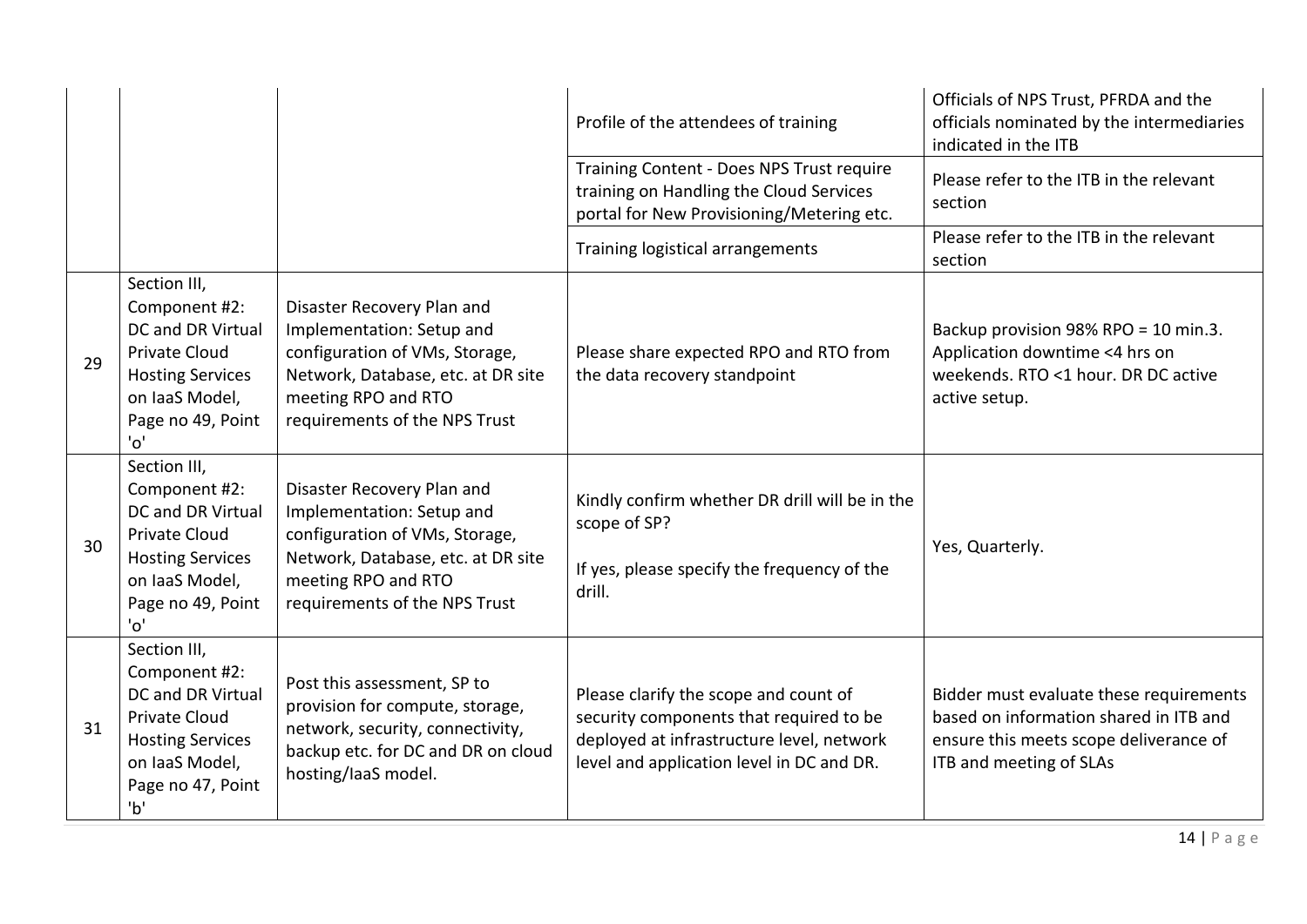| 32 | Section III,<br>Component #2:<br>DC and DR Virtual<br><b>Private Cloud</b><br><b>Hosting Services</b><br>on laaS Model                              |                                                                                                                                                                               | Backup requirement - Retention and archival<br>requirements                                                                                                                                                            | All data / backup must be on cloud. The<br>data must be available on demand. The<br>data is required to be retained for 10<br>years. Ability to archive reports to be a<br>part of the solution |
|----|-----------------------------------------------------------------------------------------------------------------------------------------------------|-------------------------------------------------------------------------------------------------------------------------------------------------------------------------------|------------------------------------------------------------------------------------------------------------------------------------------------------------------------------------------------------------------------|-------------------------------------------------------------------------------------------------------------------------------------------------------------------------------------------------|
| 33 | Section III,<br>Component #2:<br>DC and DR Virtual<br><b>Private Cloud</b><br><b>Hosting Services</b><br>on laaS Model,<br>Page no 48, Point<br>'e' | The proposed landscape for the<br>deployment of Digital Compliance<br>Monitoring System for NPS Trust is<br>i. QA<br>ii. Staging<br>iii. Production<br>iv. Disaster Recovery  | Please confirm the sizing as percentage of<br>Prod for QA, Staging and DR.                                                                                                                                             | As per the best of industry standards.<br>Bidder to ensure solution suggested must<br>give optimum support to business<br>requirement                                                           |
| 34 | Section III, MIS<br>Reporting, Page<br>no 55                                                                                                        | The formats for all the MIS reports<br>shall be prepared by Solution<br>Provider and submitted to the NPS<br>trust for approval                                               | Please clarify MIS reports format jointly<br>decide by Client and Solution Provider?                                                                                                                                   | Please refer to ITB in the relevant section.<br>Requirement gathering is a part of the<br>process for the solution provider.                                                                    |
| 35 | Section III, Existing<br>work flow, Page<br>no 32                                                                                                   | Initially, number of unique reports<br>would be 120 approximately and<br>the same is scalable as per the<br>regulations stipulated by PFRDA /<br>Government from time to time | Please validate that additional reports will<br>be handled as change request                                                                                                                                           | Please refer to ITB in the relevant section<br>("Change Requests" in page no 55)                                                                                                                |
| 36 | Section III, Existing<br>work flow, Page<br>no 32                                                                                                   | Initially, number of unique reports<br>would be 120 approximately and<br>the same is scalable as per the<br>regulations stipulated by PFRDA /<br>Government from time to time | Assuming we need to consider new 120<br>reports to build as scope? Please clarify if we<br>need to consider modification of any<br>existing reports? Please also let us know<br>what reporting tool is used currently. | The scope of the project is for the<br>implementation of new Digital<br>Compliance Monitoring System at NPS<br>Trust                                                                            |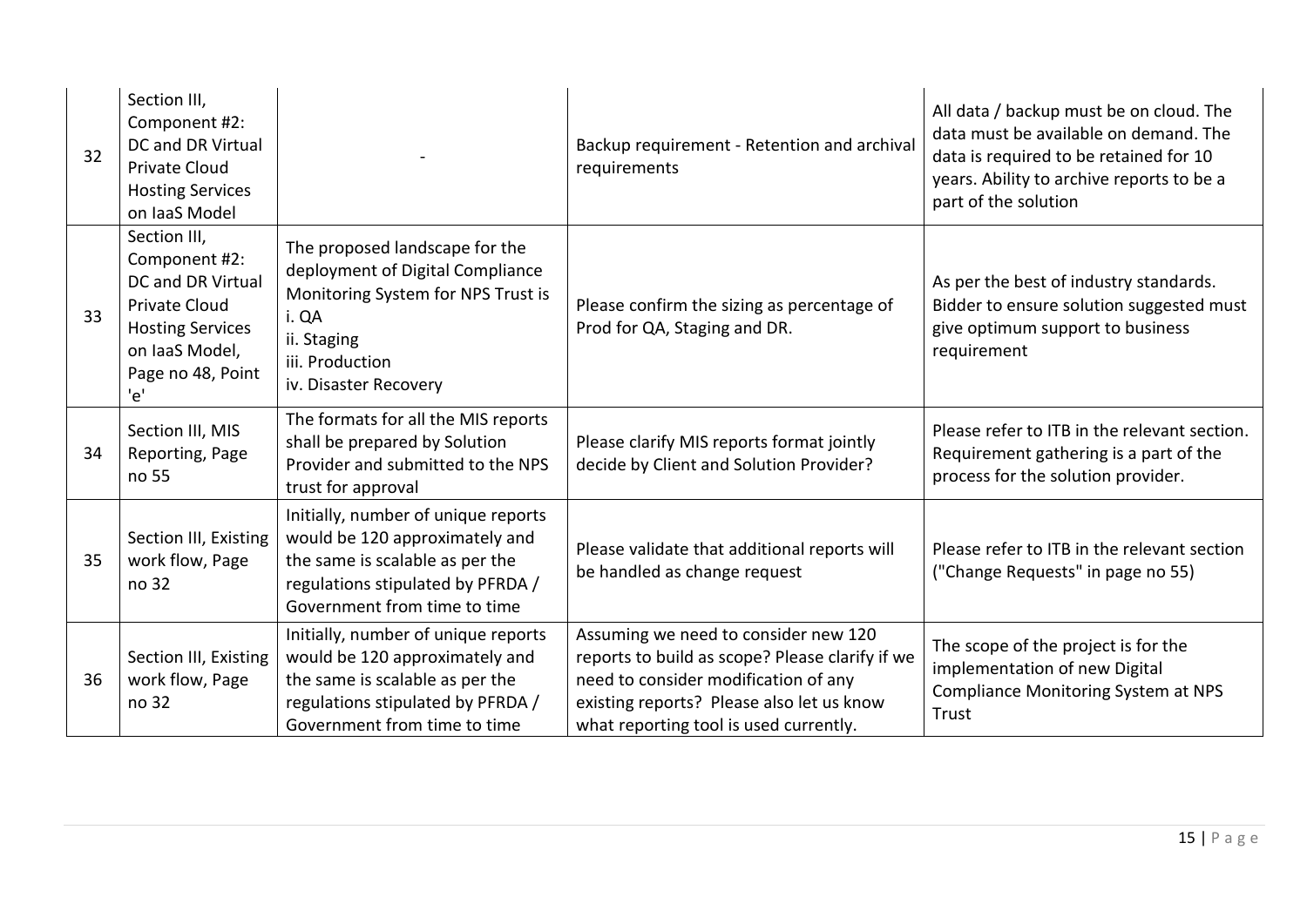| 37 | Section IV, Page<br>no 60                                     | Opex                                                                                                                                                                                                                                                                                                                                               | Please clarify what section of solution is<br>opex. As we see, payments for most<br>components are as milestones get<br>completed. Only software license is payable<br>as subscription                                                                                                        | Please refer to ITB in the relevant section<br>(Page no 60)                                                                                                                                                                    |
|----|---------------------------------------------------------------|----------------------------------------------------------------------------------------------------------------------------------------------------------------------------------------------------------------------------------------------------------------------------------------------------------------------------------------------------|-----------------------------------------------------------------------------------------------------------------------------------------------------------------------------------------------------------------------------------------------------------------------------------------------|--------------------------------------------------------------------------------------------------------------------------------------------------------------------------------------------------------------------------------|
| 38 | Section III, SP's<br>Project Team,<br>Page no 57              | Solution Architect - Any leading IT<br>architect certification in BI<br>technology                                                                                                                                                                                                                                                                 | Is usage of any BI tool mandatory for the<br>purpose of the development? Can the<br>service provider choose to develop the<br>reports using any other tech such as the<br>core front end technology?                                                                                          | Please refer to ITB in the relevant section                                                                                                                                                                                    |
| 39 | Section IV,<br><b>Financial bid</b><br>format                 | <b>Support Manpower Cost</b>                                                                                                                                                                                                                                                                                                                       | If man-day rate needs to be quoted here                                                                                                                                                                                                                                                       | Please refer to ITB in the relevant section                                                                                                                                                                                    |
| 40 | Section VI,<br>Indicative list of<br>reports, Page no<br>86   | Data received from PF in Excel file<br>(from 1 to 14) and CRISIL.<br>(benchmark), collecting data from<br>various sites (NSE, BSE, Got bond<br>index)                                                                                                                                                                                              | How it will be received and how it will be<br>uploaded. It will help if it can be defined                                                                                                                                                                                                     | Please refer to ITB in the relevant section                                                                                                                                                                                    |
| 41 | Section II,<br>Minimum<br>Eligibility Criteria,<br>Page no 20 | MINIMUM ELIGIBILITY CRITERIA: 5.<br>The bidder should have experience<br>of executing same / similar digital<br>solution at three distinct client<br>organization in India in last 5 years<br>(Execution includes supply,<br>customization / development,<br>testing, training, implementation,<br>maintenance and hosting of digital<br>solution) | Does this also include OEM experience or<br>only Bidder's experience? Does the digital<br>solution need to support all compliance<br>monitoring features such as Obligation<br>Registers, Key Compliance Indicators,<br><b>Compliance Assessment and Compliance</b><br>Issue and Action plan? | Please refer to ITB in the relevant section.<br>The digital compliance monitoring<br>solution should support all the<br>compliance monitoring features that are<br>required to meet the scope of the project<br>as per the ITB |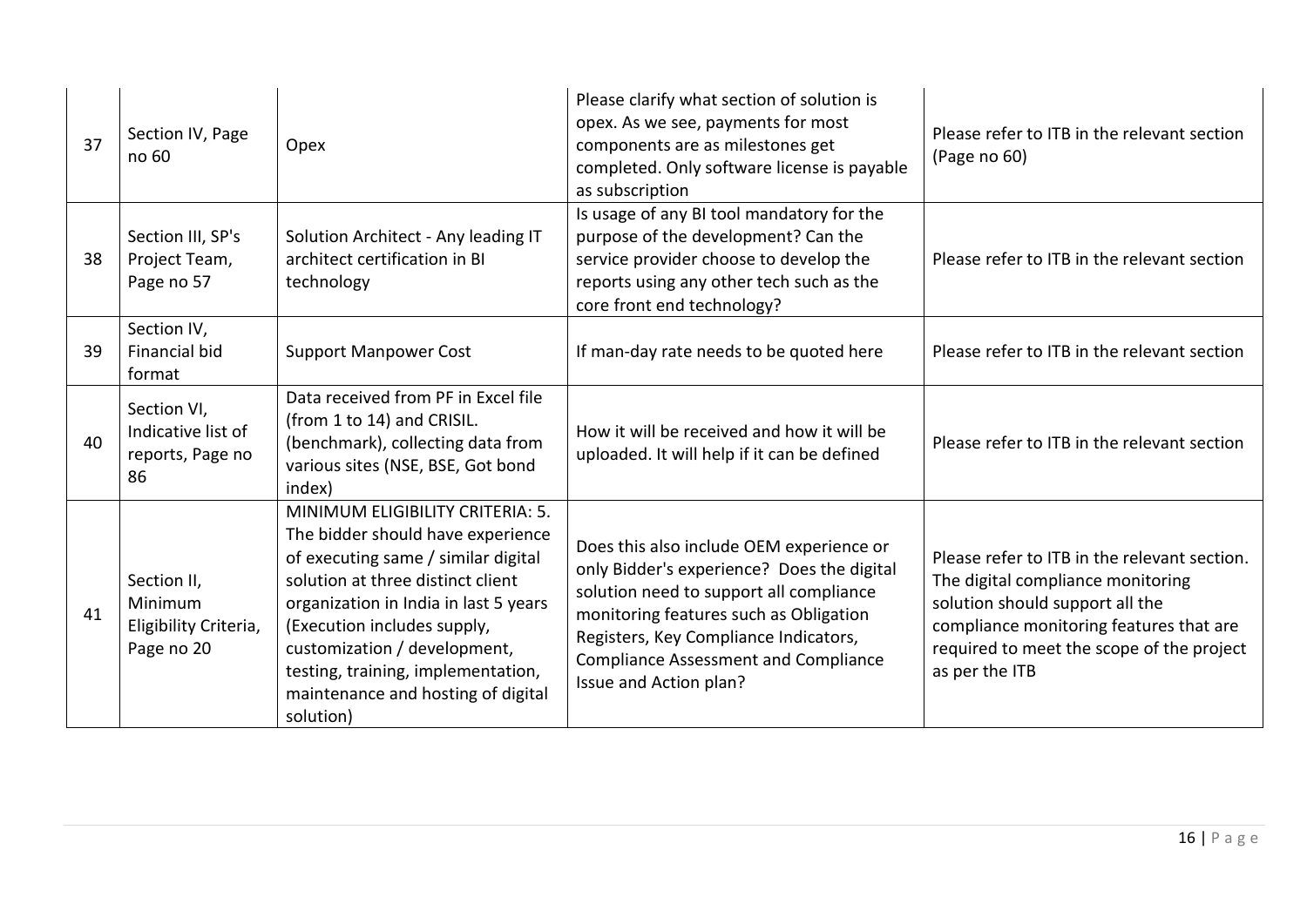| 42 | Section VI, 40.<br>Future<br>Requirement,<br>Page no 74 | FUTURE REQUIREMENT: On the<br>successful implementation of phase<br>one of the project scope mentioned<br>in this ITB document, the solution<br>provider shall be given preference<br>for implementation of future<br>requirements / phase two of the<br>project, at the discretion of NPS<br>Trust. However this does not confer<br>any right of claim by the solution<br>provider for future<br>implementations. | Do future requirements include Risk<br>Management, Audit Automation and<br>Investment Analytics? Does the proposed<br>solution need to be compatible with future<br>requirements of NPS Trust?                                                                                   | Please refer to the relevant section in the<br>ITB (Point no 4 of page no 33). Yes, it<br>needs to be compatible |
|----|---------------------------------------------------------|--------------------------------------------------------------------------------------------------------------------------------------------------------------------------------------------------------------------------------------------------------------------------------------------------------------------------------------------------------------------------------------------------------------------|----------------------------------------------------------------------------------------------------------------------------------------------------------------------------------------------------------------------------------------------------------------------------------|------------------------------------------------------------------------------------------------------------------|
| 43 | Section III, Change<br>Request, Page no<br>55           | Any changes till go-live, (e.g. new<br>functionalities, improvement in<br>execution time, performance tuning<br>etc.) and which were not there in<br>base line i.e. SRS, design description<br>etc. will not qualify as change<br>request. The solution provider will<br>implement such changes in the<br>solution required at no additional<br>cost to the NPS Trust.                                             | We assume that any delay in go-live due to<br>such changes will be duly adjusted. Also, we<br>request a cap on the changes with SRS as<br>the baseline.<br>We assume that The change requests during<br>development will be considered out of the<br>penalty during development. | Please refer to ITB in the relevant section<br>(Point no 18 of page no 69)                                       |
| 44 | Section II, Broad<br>scope of work,<br>Page no 32       | Broad scope of work                                                                                                                                                                                                                                                                                                                                                                                                | We assume an authentication and<br>authorization mechanism to be in place for<br>existing environment, please provide details<br>on this authentication and authorization<br>mechanism?                                                                                          | Please refer to ITB in the relevant section                                                                      |
| 45 | Section III, Existing<br>work flow, Page<br>no 31       | These reports are being submitted<br>in XLS/Word/PDF formats through<br>email/physical mode are checked<br>for its compliance and validation                                                                                                                                                                                                                                                                       | The compliance check of physically<br>submitted reports will be carried out<br>manually only in future also, kindly confirm.                                                                                                                                                     | Please refer to ITB in the relevant section                                                                      |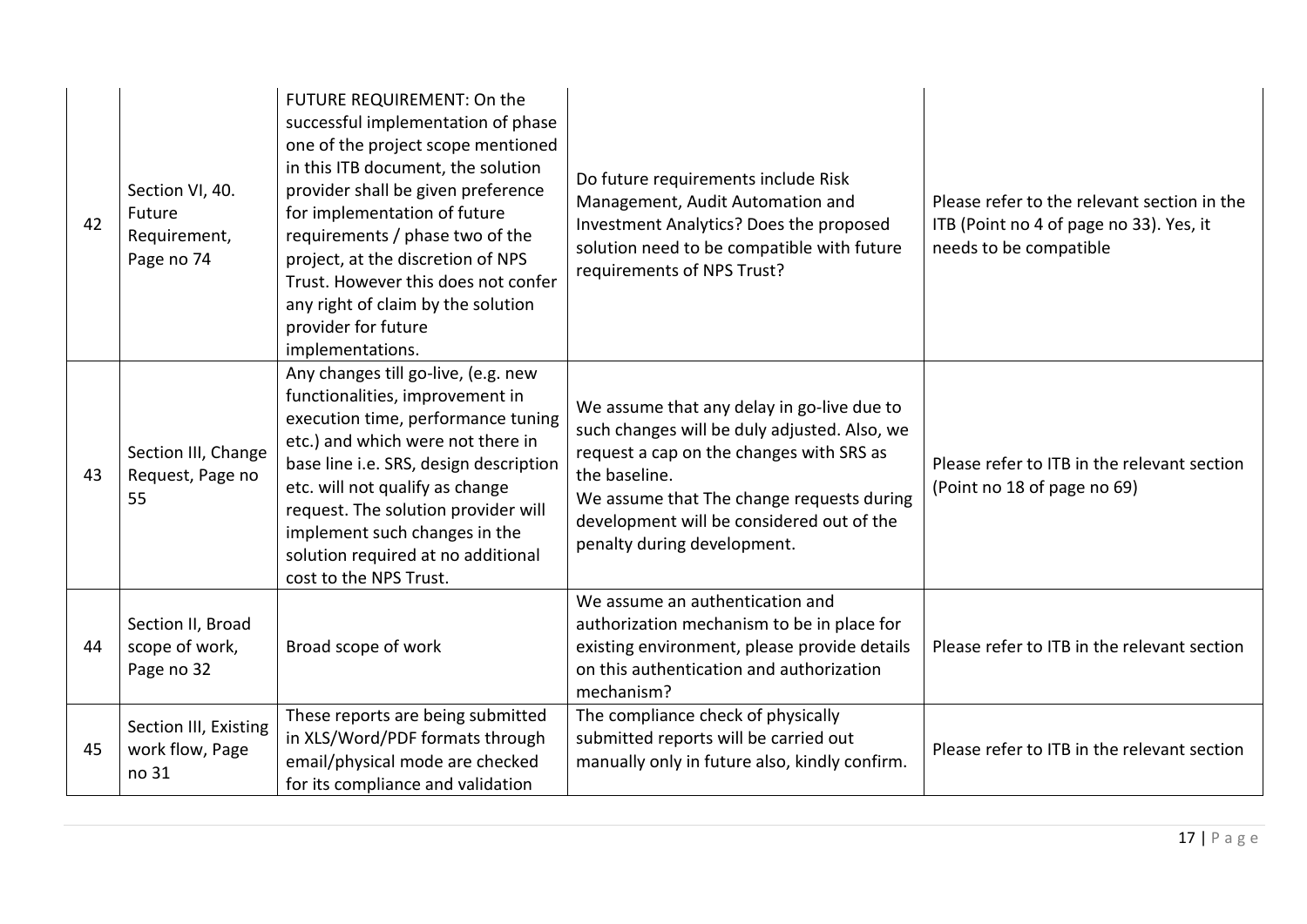|    |                                                                                                                                              |                                                                                                                                                                                                                                                                                                                                                                                                                                             | If not, how does NPS sees automating these<br>steps                                                                                                                                                                                                                                                                                             |                                              |
|----|----------------------------------------------------------------------------------------------------------------------------------------------|---------------------------------------------------------------------------------------------------------------------------------------------------------------------------------------------------------------------------------------------------------------------------------------------------------------------------------------------------------------------------------------------------------------------------------------------|-------------------------------------------------------------------------------------------------------------------------------------------------------------------------------------------------------------------------------------------------------------------------------------------------------------------------------------------------|----------------------------------------------|
| 46 | Section VI,<br>Indicative list of<br>reports, Page no<br>84                                                                                  | Reports                                                                                                                                                                                                                                                                                                                                                                                                                                     | The understanding is that the various<br>reports uploaded by Trustee Bank shall<br>follow a structured templates comprising of<br>pre-defined fields. Is the processing of<br>uploaded reports i.e. cleansing and<br>validation expected to be automated?<br>Please share an indicative list of reports of<br>various reports submitted by CRAs | Please refer to ITB in the relevant section. |
| 47 | Section V,<br>Partnering with<br>the OEM, Page no<br>73                                                                                      | It will be the sole responsibility of<br>the bidder to get the proposed<br>technical solution vetted by the<br>OEM as part of the response, if he<br>is not the OEM; and submit a copy<br>of the same to NPS Trust confirming<br>their partnership regarding the<br>implementation of the project. The<br>Bidder should collaborate with the<br>OEM at all stages of the solution<br>implementation to the satisfaction<br>of the NPS Trust | Do the bidder has to get into consortium<br>with all OEMs                                                                                                                                                                                                                                                                                       | Please refer to ITB in the relevant section. |
| 48 | Section III,<br>Component #2:<br><b>DC and DR Virtual</b><br><b>Private Cloud</b><br><b>Hosting Services</b><br>on laaS Model,<br>Page no 47 | SP to provision for compute,<br>storage, network, security,<br>connectivity, backup etc. for DC and<br>DR on cloud hosting/laaS model                                                                                                                                                                                                                                                                                                       | Can we host in our own infrastructure or<br>should be in private cloud only? Further,<br>whether public cloud where certain data will<br>be shared will be allowed?                                                                                                                                                                             | Hosting in MeitY approved Private Cloud.     |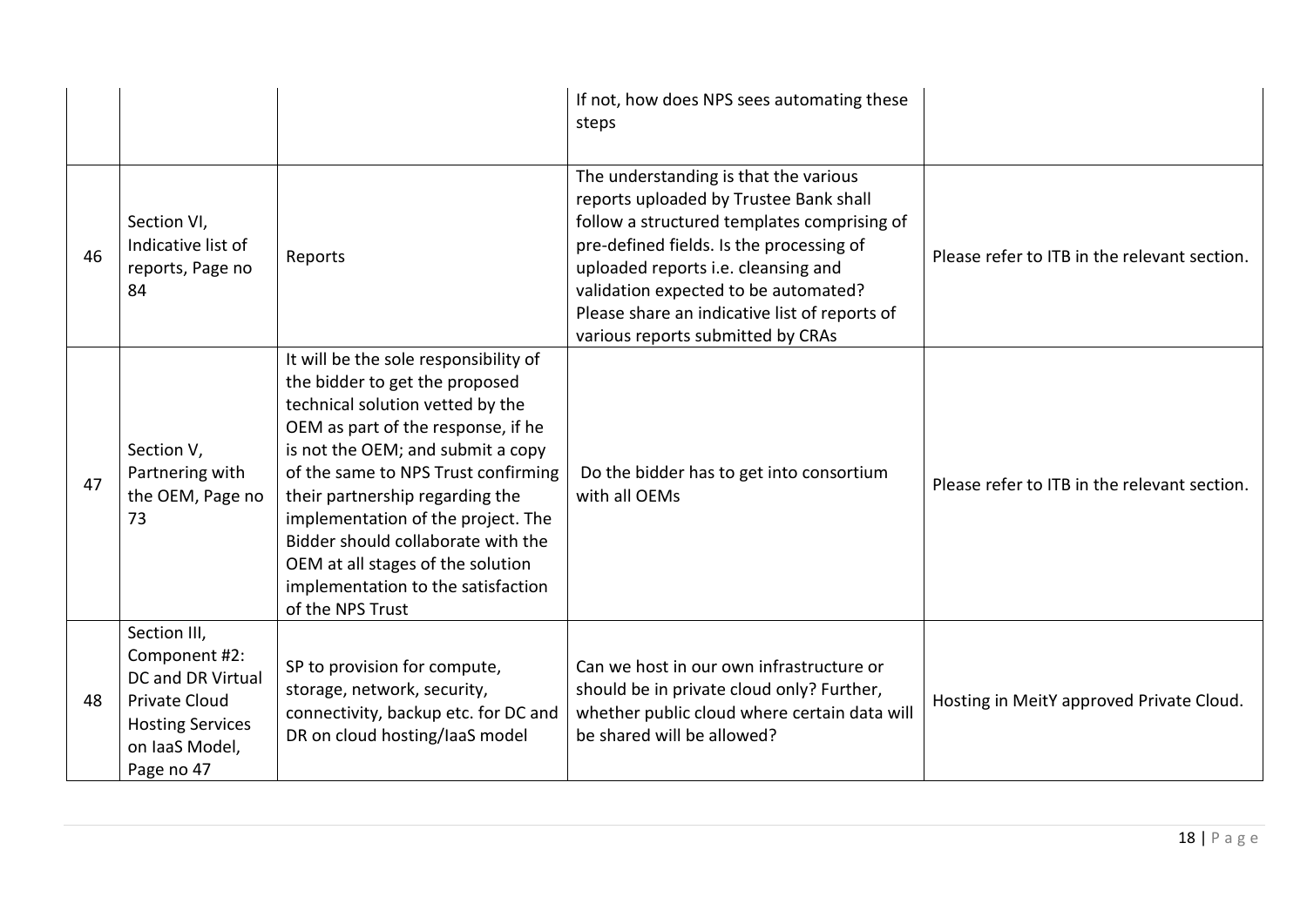| 49 | Section III, Broad<br>scope of work,<br>Page no 33              | Solution should be capable of<br>adopting any future compliance /<br>monitoring requirement and any<br>new additional functionality<br>(detailed analytics, Risk<br>Management modules, Audit<br>analytics, Document<br>management, Data Migration etc)<br>and integrate with any third party<br>applications / tools / systems as per<br>the requirement of NPS Trust.                                                                                                                                                                                                                                                                                        | Any future compliance requirements in line<br>with existing ones can be accommodated.<br>However new risk management modules<br>need to be handled via change management                                                                                                 | Risk Management modules are not<br>envisaged in the present scope of the<br>project. However, solution should be<br>capable of adopting future requirements /<br>phase two of the project for the modules<br>required by NPS Trust |
|----|-----------------------------------------------------------------|----------------------------------------------------------------------------------------------------------------------------------------------------------------------------------------------------------------------------------------------------------------------------------------------------------------------------------------------------------------------------------------------------------------------------------------------------------------------------------------------------------------------------------------------------------------------------------------------------------------------------------------------------------------|--------------------------------------------------------------------------------------------------------------------------------------------------------------------------------------------------------------------------------------------------------------------------|------------------------------------------------------------------------------------------------------------------------------------------------------------------------------------------------------------------------------------|
| 50 | Section III, point h<br>and I, Page no 48,<br>Point no 'h', 'i' | The infrastructure provisioned by<br>the selected solution provider must<br>be scalable and shall allow NPS<br>Trust to add/reduce cloud<br>resources on demand basis through<br>a user-friendly dashboard.<br>The solution needs to provide the<br>ability for NPS Trust to<br>automatically provision the services<br>via a Web Portal (Self Provisioning),<br>provide metering and billing to<br>provide service assurance for<br>maintenance & operations<br>activities. Detailed user level or<br>user group level auditing,<br>monitoring, metering, accounting,<br>quota and show-back information is<br>essential the cloud platform to be<br>offered. | Addition of cloud resources would be a<br>chargeable action and has to be taken into<br>consideration. Also since the RFP demands<br>laas from CSP, the CSP will provide<br>dashboard for utilization and option of<br>scaling up or down based on the plan<br>selected. | Please refer to ITB in the relevant section                                                                                                                                                                                        |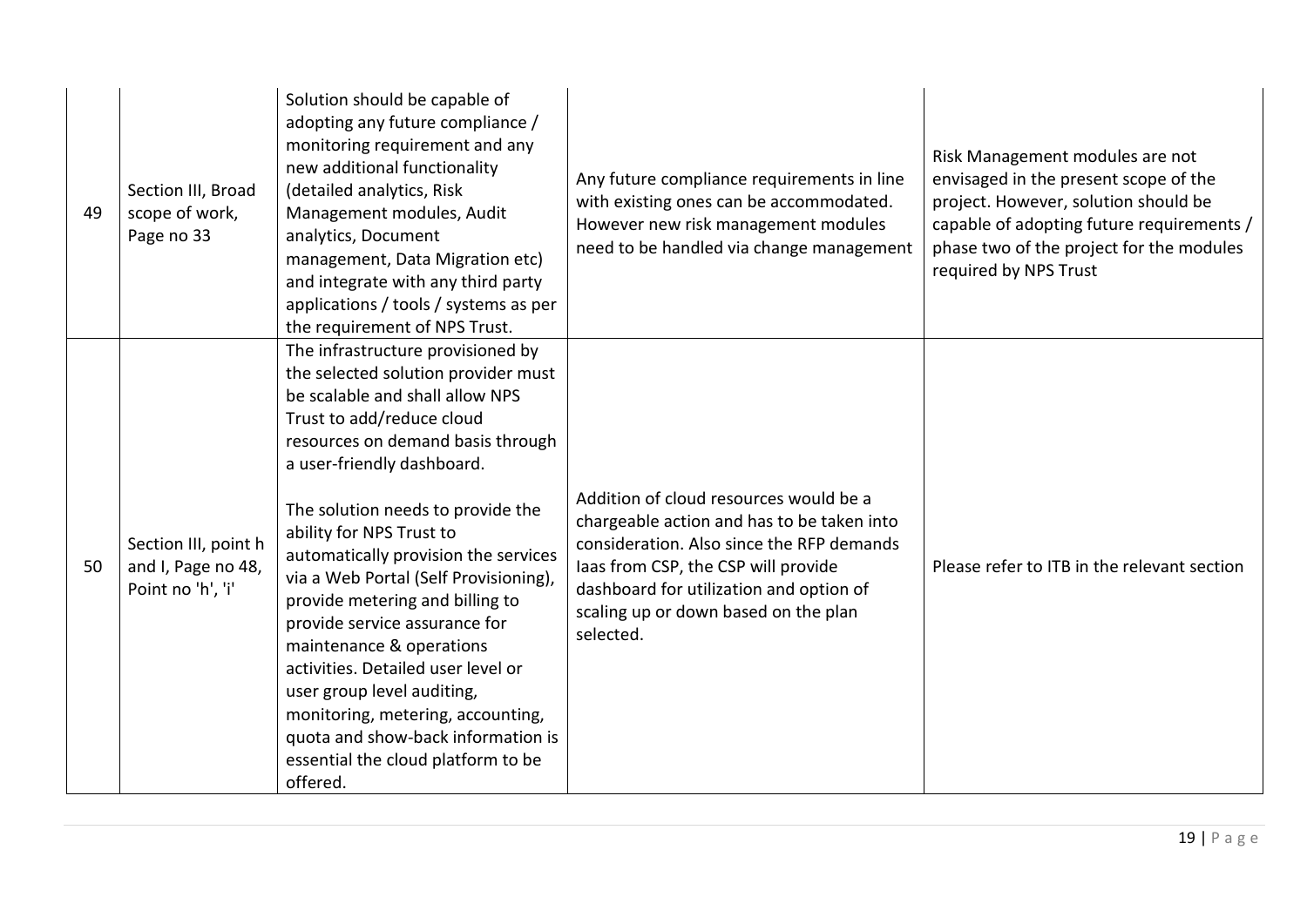| 51 | Section III, Page<br>no 56                        | Selected solution provider to factor<br>50 Man-days minimum of change<br>request effort to be eligible for<br>billing against change request<br>during the support period.                                                                                    | If the change request efforts go over 50 Man<br>days, will it be chargeable at actuals? What<br>is the periodicity for factoring of 50 man-<br>days                                                 | Please refer to ITB in the relevant section                                                                                                                                                                                                              |
|----|---------------------------------------------------|---------------------------------------------------------------------------------------------------------------------------------------------------------------------------------------------------------------------------------------------------------------|-----------------------------------------------------------------------------------------------------------------------------------------------------------------------------------------------------|----------------------------------------------------------------------------------------------------------------------------------------------------------------------------------------------------------------------------------------------------------|
| 52 | Section III, Page<br>no 43                        | To the extent possible, the system<br>development shall be carried out<br>based on open standards and<br>technologies                                                                                                                                         | Whether open source solutions can be<br>used? In case allowed, whether getting third<br>party support is allowed?                                                                                   | Open source technology with supported<br>version can be considered provided it is<br>governed by a registered body assuring<br>sharing of updates and upgrades through<br>subscription fee model. NPS Trust will<br>have full discretion in this regard. |
| 53 | Section III, Page<br>no 43                        | Design of an audit trail capturing<br>mechanism for all transactions<br>(add, update and delete) using<br>transaction log reports, so that<br>errors in data, intentional or<br>otherwise, can be traced and<br>reversed, throughout the project<br>duration. | Reverting a transaction can have wide<br>spread impact on data consistency. We need<br>to build this feature as part of application or<br>will it be and exceptional scenario handled<br>by Admins. | Part of the application                                                                                                                                                                                                                                  |
| 54 | Section V,<br>Insurance, page<br>no 66, Point 9.1 | The solution provider will arrange,<br>at its own cost, any and all<br>insurance required for meeting its<br>obligations under this contract.                                                                                                                 | Elaborate the scope of insurance required.                                                                                                                                                          | Please refer to the ITB in the relevant<br>section                                                                                                                                                                                                       |
| 55 | Section III, Page<br>no 33                        | Analytics & Business Intelligence:<br>To analyse, consolidate, export the<br>data submitted by the<br>intermediaries in both pre-defined<br>and customizable way and report<br>the analysis to the Board of<br>Trustees and PFRDA.                            | Please specify no of data sources to consider<br>to implement mentioned<br>dashboards/reports.                                                                                                      | Please refer to the ITB in the relevant<br>section                                                                                                                                                                                                       |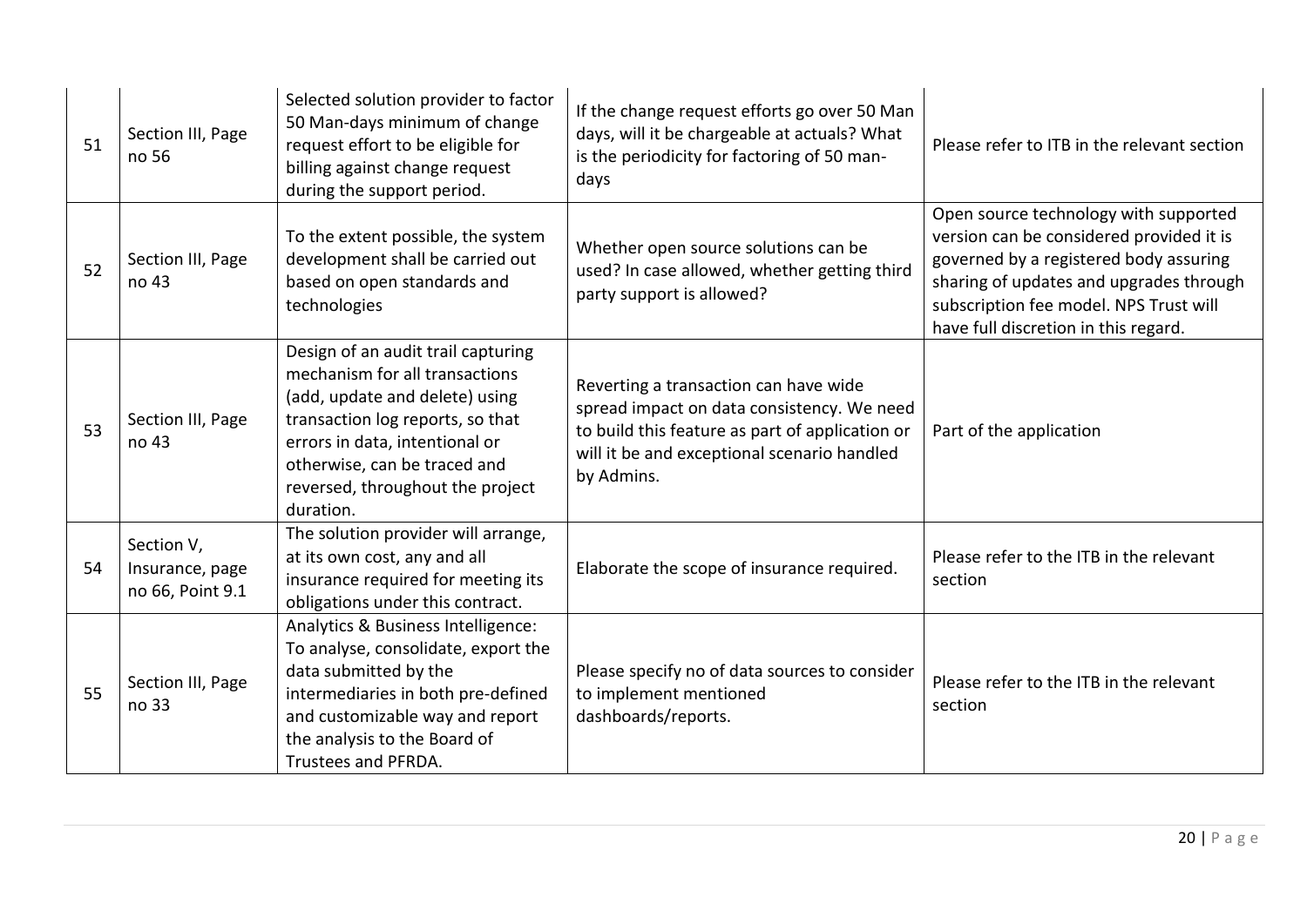| 56 | Section III, Page<br>no 32                              | Web Interface to the users of<br>intermediaries and NPS Trust to<br>upload and submit the compliance<br>reports/ revised reports/View<br>Deviations/Accept or reject the<br>submitted data/ View and access<br>the accepted reports                                                                                                              | What are all the report formats which will<br>be uploaded by the users of intermediaries<br>into the proposed system? Ex: Excel, CSV<br>etc.                                                                                                         | Report formats of Excel, CSV, PDF etc.<br>which will enable the users to upload and<br>submit the compliance reports to NPS<br>Trust |
|----|---------------------------------------------------------|--------------------------------------------------------------------------------------------------------------------------------------------------------------------------------------------------------------------------------------------------------------------------------------------------------------------------------------------------|------------------------------------------------------------------------------------------------------------------------------------------------------------------------------------------------------------------------------------------------------|--------------------------------------------------------------------------------------------------------------------------------------|
| 57 | Section III, Page<br>no 33                              | Compliance Monitoring: To receive<br>/track/follow up submission of the<br>compliance reports as per PFRDA<br>regulations/Guidelines/Circulars<br>etc., from the different<br>intermediaries in the NPS<br>Architecture which can be<br>validated, consolidated, monitored<br>in the NPS Trust users' dashboard<br>and report the same to PFRDA. | Advise on the number of reports & MIS for<br>monitoring purpose, in addition to the<br>number of reports mentioned in the RFP                                                                                                                        | Please refer to the ITB in the relevant<br>section                                                                                   |
| 58 | Section III, Broad<br>scope of work,<br>Page no 32      | Web Interface to the users of<br>intermediaries and NPS Trust to<br>upload and submit the compliance<br>reports/ revised reports/View<br>Deviations/Accept or reject the<br>submitted data/ View and access<br>the accepted reports.                                                                                                             | Is there any difference in workflow/process<br>by bank, type or category? Or all<br>compliances will follow same process?<br>Please share details in case of variations by<br>bank, type or category.                                                | Please refer to the ITB in the relevant<br>section                                                                                   |
| 59 | Section III,<br>Compliance<br>Monitoring, Page<br>no 37 | Automated compliance process of<br>capturing periodic reports<br>mandated by<br>regulations/Guidelines/Circulars<br>etc. issued by PFRDA from time to<br>time.                                                                                                                                                                                   | Are the compliance reports will be read to<br>capture data inside the report, or will they<br>be uploaded as attachments. In case of<br>requirement to read contents of the report,<br>please share numbers, types of formats and<br>sample formats. | Please refer to the ITB in the relevant<br>section                                                                                   |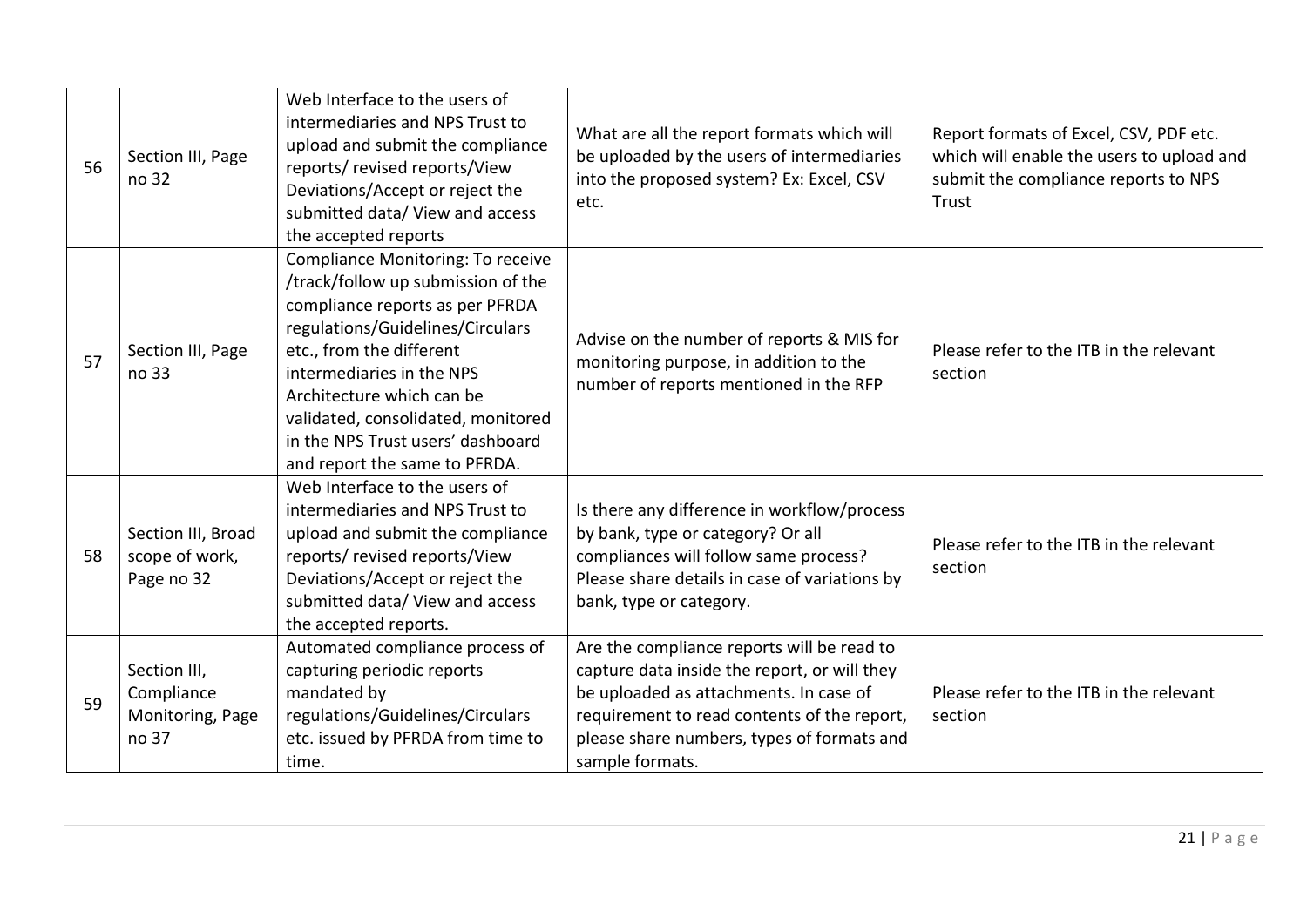| 60 | Section III,<br>Compliance<br>Monitoring, Page<br>no 37 | The reports must be generated<br>automatically without manual<br>interventions as per the<br>requirement of NPS Trust and<br>manually after customization as per<br>the requirement of the functional<br>users of NPS Trust.                                                                                     | Please share more details on<br>customizations? Is it in terms of process to<br>be followed or report structure or data to be<br>captured? Kindly shared details of various<br>scenarios to be incorporated in scope. Is<br>NPST is looking for provision to modify<br>system generated reports manually? | Please refer to the ITB in the relevant<br>section                                                                                                                                                                                                  |
|----|---------------------------------------------------------|------------------------------------------------------------------------------------------------------------------------------------------------------------------------------------------------------------------------------------------------------------------------------------------------------------------|-----------------------------------------------------------------------------------------------------------------------------------------------------------------------------------------------------------------------------------------------------------------------------------------------------------|-----------------------------------------------------------------------------------------------------------------------------------------------------------------------------------------------------------------------------------------------------|
| 61 | Section III,<br>Compliance<br>Monitoring, Page<br>no 37 | Bidder to provide suitable interface<br>for portal administration                                                                                                                                                                                                                                                | Please clarify if bidder needs to provide<br>portal solution or will NPST provide and<br>bidder only to integrate compliance solution<br>with portal                                                                                                                                                      | Please refer to the ITB in the relevant<br>section.                                                                                                                                                                                                 |
| 62 | Section III,<br>Compliance<br>Monitoring, Page<br>no 37 | To receive/track/follow up<br>compliance reports to be submitted<br>by intermediaries as per PFRDA<br>regulations/guidelines/circulars<br>etc., from the different<br>intermediaries in the NPS<br>architecture which can be<br>validated, consolidated and report<br>the same to PFRDA for necessary<br>action. | What are the criteria or parameters on<br>which reports will be validated?                                                                                                                                                                                                                                | Report validation implies structural<br>integrity of the process. The business<br>rules, logics, computation inbuilt in the<br>system to support data quality and<br>validation. The reports are as per the<br>business and regulatory requirement. |
| 63 | Section III, Page<br>no 45                              | Keeping in view the Year on Year<br>(YoY) growth in<br>transactions. The SP will submit a<br>testing report<br>along with test cases, tests results<br>etc. at the end of<br>the testing exercise.                                                                                                               | Will the Web application have predictable<br>usage bursts on a daily, weekly, monthly or<br>yearly basis?                                                                                                                                                                                                 | Please refer to the ITB in the relevant<br>section                                                                                                                                                                                                  |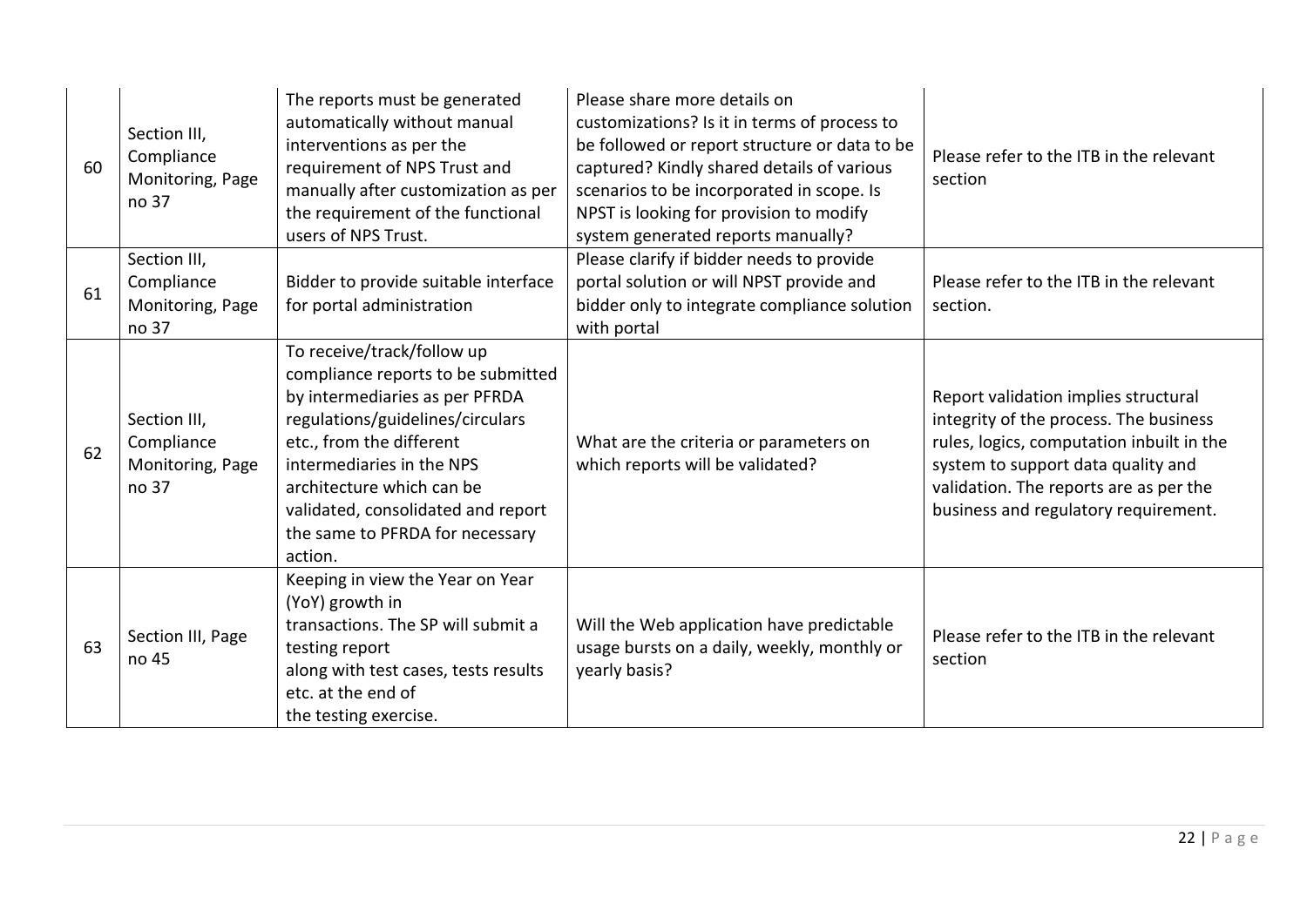| 64 | Section VI, Page<br>no 108 | Table B                                                                                                                                                                                                      | How will NPS respond to the addition of any<br>OEM software licenses that is not<br>mentioned in this Table, at the time of<br>proposal, and is evaluated as a necessity to<br>the project development, after the project<br>has entered the development phase?                                                                                                             | Please refer to the ITB in the relevant<br>section                                                                                                                                                                                               |
|----|----------------------------|--------------------------------------------------------------------------------------------------------------------------------------------------------------------------------------------------------------|-----------------------------------------------------------------------------------------------------------------------------------------------------------------------------------------------------------------------------------------------------------------------------------------------------------------------------------------------------------------------------|--------------------------------------------------------------------------------------------------------------------------------------------------------------------------------------------------------------------------------------------------|
| 65 | Section III, Page<br>no 32 | Initially, number of users of<br>intermediaries / functional users of<br>NPS Trust and PFRDA users is<br>estimated to approximately 40<br>users.                                                             | Does the trust requires intermediary users<br>access to the portal as per their roles &<br>responsibilities. (Like maker checker during<br>upload of reports etc.)                                                                                                                                                                                                          | Please refer to the ITB in the relevant<br>section                                                                                                                                                                                               |
| 66 | Section II, Page no<br>22  | MSMEs meeting all the quality and<br>technical requirements as per this<br>ITB, desiring to bid and claiming<br>exemption may send a specific<br>request to NPS Trust along with the<br>requisite documents. | For claiming exemption of EMD and<br>Eligibility criteria under MSME category we<br>will be sending following documents - 1.<br>MSME Certificate. Also, some additional<br>document which we would be sending to<br>enforce our MSME status is 1. Award by ICAI<br>for best SME Kindly confirm whether these<br>documents are enough or any more<br>documents are required? | MSE's claiming exemption on EMD may<br>send a specific request to NPS Trust along<br>with the requisite documents. The<br>relevant documents in support of claiming<br>the exemption under the said category<br>shall be submitted by the bidder |
| 67 | Section III, Page<br>no 39 | Able to publish all the reports on<br>the portal and have the ability to<br>archive reports.                                                                                                                 | Reports can be designed, and published to<br>users with inbuilt portal or via API to third<br>party applications.                                                                                                                                                                                                                                                           | Reports are to be designed and published<br>to users through the digital solution.                                                                                                                                                               |
| 68 | Section III, Page<br>no 39 | Graphical data presentation with<br>geospatial support features.                                                                                                                                             | Advise on the end use of the geospatial<br>feature? Please explain the requirement in<br>little detail.                                                                                                                                                                                                                                                                     | The end use of the required feature is for<br>analysis purpose                                                                                                                                                                                   |
| 69 | Section III, Page<br>no 40 | Capability to extend or integrate<br>with components of advanced<br>analytics                                                                                                                                | Not clear on this requirement but can be<br>integrated with R platform. And also has<br>inbuilt assistive predictive modelling. Please<br>provide clarification on the components of                                                                                                                                                                                        | The platform provided by the solution<br>provider should support advanced<br>analytics. There is no integration<br>requirement with any external system                                                                                          |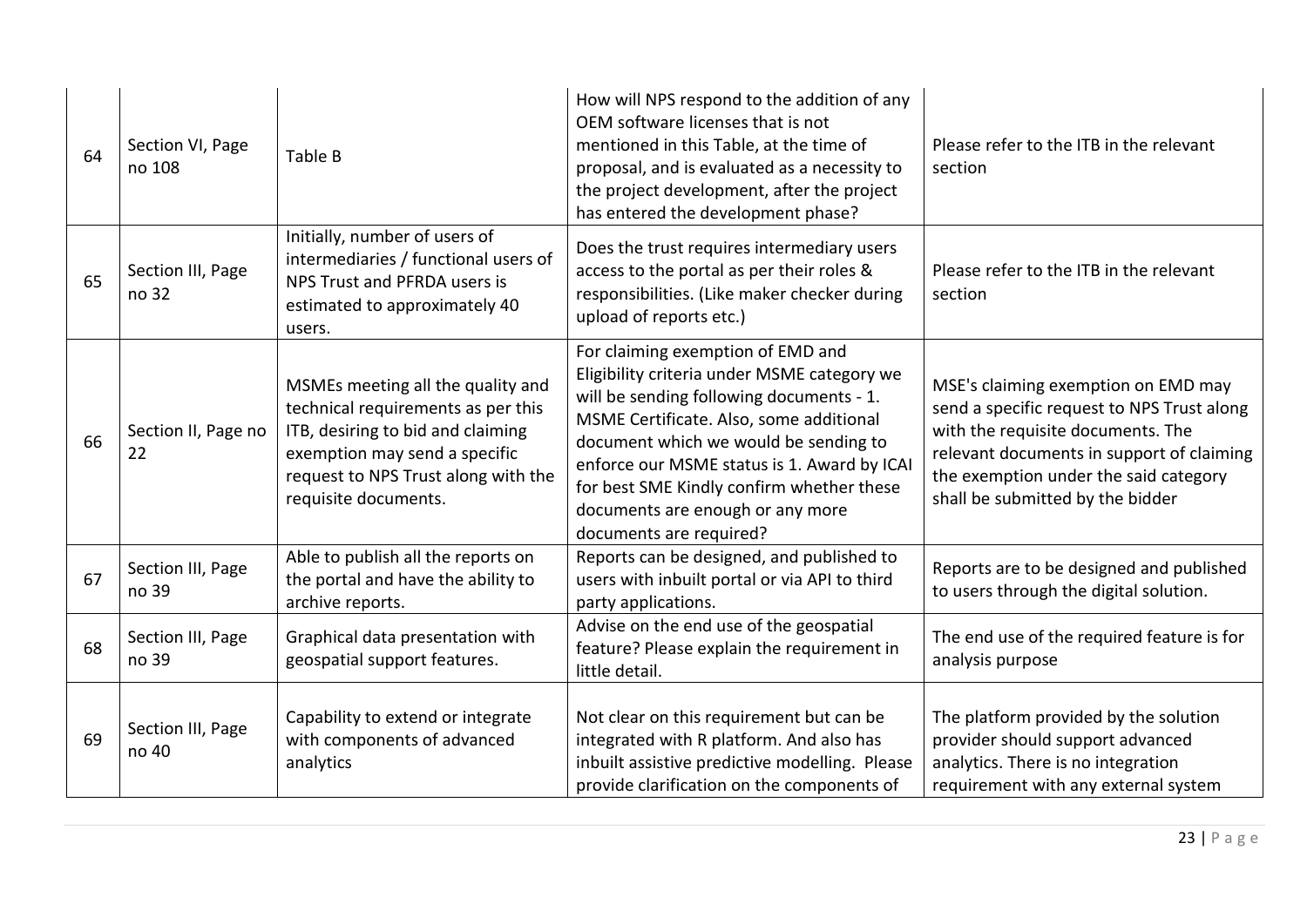|    |                                              |                                                                                                                                                          | advanced analytics envisaged to be<br>integrated with                                                                                                                                                         | envisaged in the present scope of the<br>project.                                                                                                                                                                                                                                         |
|----|----------------------------------------------|----------------------------------------------------------------------------------------------------------------------------------------------------------|---------------------------------------------------------------------------------------------------------------------------------------------------------------------------------------------------------------|-------------------------------------------------------------------------------------------------------------------------------------------------------------------------------------------------------------------------------------------------------------------------------------------|
| 70 | Section III, Page<br>no 40                   | Cross-platform and Cross-device<br>access Mobile Integration/Support<br>for iOS, Android, Windows                                                        | Can use API provided to have custom mobile<br>app or web app, and use the data to render<br>UI for mobile app or web app.                                                                                     | The bidder to ensure that the solution has<br>the capability for Cross-platform and<br>Cross-device access Mobile Integration/<br>Support for iOS, Android, Windows. There<br>is no integration requirement with any<br>external system envisaged in the present<br>scope of the project. |
| 71 | Section III, Page<br>no 34                   | NPS Trust shall however be under<br>no obligation to buy any or all of<br>the services / associated services<br>exclusively from the selected<br>bidder. | We need more clarity on the point stated:<br>NPS Trust shall however be under no<br>obligation to buy any or all of the services /<br>associated services exclusively from the<br>selected bidder             | NPS Trust shall endeavour to avail all the<br>services from the selected bidder.<br>However, under compelling<br>circumstances, NPS Trust reserves the<br>right to avail such services from others.                                                                                       |
| 72 | Section III, 3.<br>Consortium, Page<br>no 20 | A maximum of 5 parties can form<br>the consortium                                                                                                        | Please clarify if bidder can use some partner<br>resources on implementation. If needed, it<br>will be through an agreement between<br>bidder and partner. To NPST, bidder will be<br>single point of contact | Yes. However, the bidder will meet all the<br>criteria stipulated in the ITB and bear the<br>sole responsible for all the obligations<br>under the ITB                                                                                                                                    |
| 73 | Section III, 3.<br>Consortium, Page<br>no 21 | Entities/Firms who match all the<br>eligibility criteria mentioned in this<br>ITB and are capable of providing<br>the required services                  | Please clarify if OEMs whose solution is part<br>of submission also need to meet all eligibility<br>points                                                                                                    | Please refer to ITB in the relevant section                                                                                                                                                                                                                                               |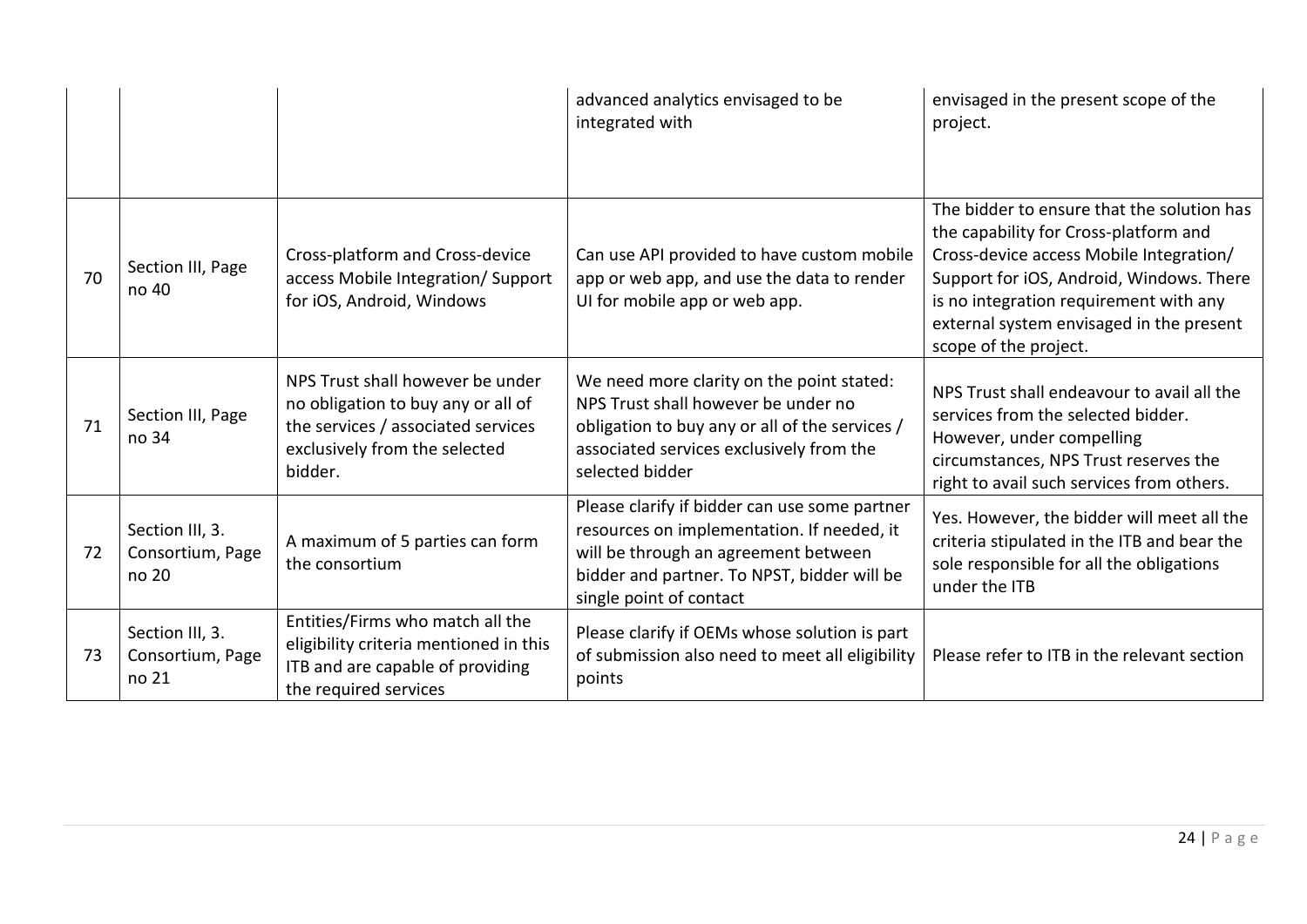| 74 | Section III, Page<br>no 34, Point 6                                                                   | Contract Period - Total period of<br>contract including AMC will be for<br>five years and six months.                                                                | Last two years have been mentioned as<br>optional. Please clarify if total contract<br>period is definite 5.5 years                                                                                                                                        | Annual maintenance period shall be<br>initially for two years from the end date of<br>warranty period, which may be extended<br>for further period of two years on mutual<br>agreement. The total period of contract<br>including AMC, however will not exceed<br>five years and six months |
|----|-------------------------------------------------------------------------------------------------------|----------------------------------------------------------------------------------------------------------------------------------------------------------------------|------------------------------------------------------------------------------------------------------------------------------------------------------------------------------------------------------------------------------------------------------------|---------------------------------------------------------------------------------------------------------------------------------------------------------------------------------------------------------------------------------------------------------------------------------------------|
| 75 | Section III -<br>Activity #5: Third<br>party acceptance<br>testing and<br>verification, Page<br>no 45 | SP shall be completely responsible<br>for hosting the application in the<br>staging environment including any<br>cost incurred for hosting in staging<br>environment | Please provide details on staging<br>environment. Is it development<br>environment                                                                                                                                                                         | There are four stage requirement,<br>development, quality, staging (UAT) and<br>production                                                                                                                                                                                                  |
| 76 | Section III,<br>Payment Terms,<br>Page no 58                                                          | Software on yearly subscription<br>basis. Year 1 price                                                                                                               | Please clarify if year 1 price here means that<br>of 18 months (commercial template<br>mentions only 4 subsequent years price<br>fields)                                                                                                                   | The payment of the software license is on<br>yearly subscription basis                                                                                                                                                                                                                      |
| 77 | Section IV,<br><b>Financial bid</b><br>format, Page no<br>63                                          | Post Warranty                                                                                                                                                        | Please clarify if Solution architecture is<br>needed in post warranty phase                                                                                                                                                                                | Yes                                                                                                                                                                                                                                                                                         |
| 78 | Section VI, Page<br>no 110                                                                            | Table C - Bill of material                                                                                                                                           | Please clarify how many licenses are needed<br>for each solution component - ETL, BI etc.                                                                                                                                                                  | Bidder to evaluate.                                                                                                                                                                                                                                                                         |
| 79 | Section VI,<br>Indicative list of<br>reports                                                          | Indicative list of reports                                                                                                                                           | There are 7 Pension Funds that periodically<br>uploads reports. The understanding is that<br>these reports adhere to a standard template<br>comprising of pre-defined set of fields. The<br>template is consistent across all 7 Pension<br>Funds in scope. | The reporting format is consistent<br>amongst intermediary category                                                                                                                                                                                                                         |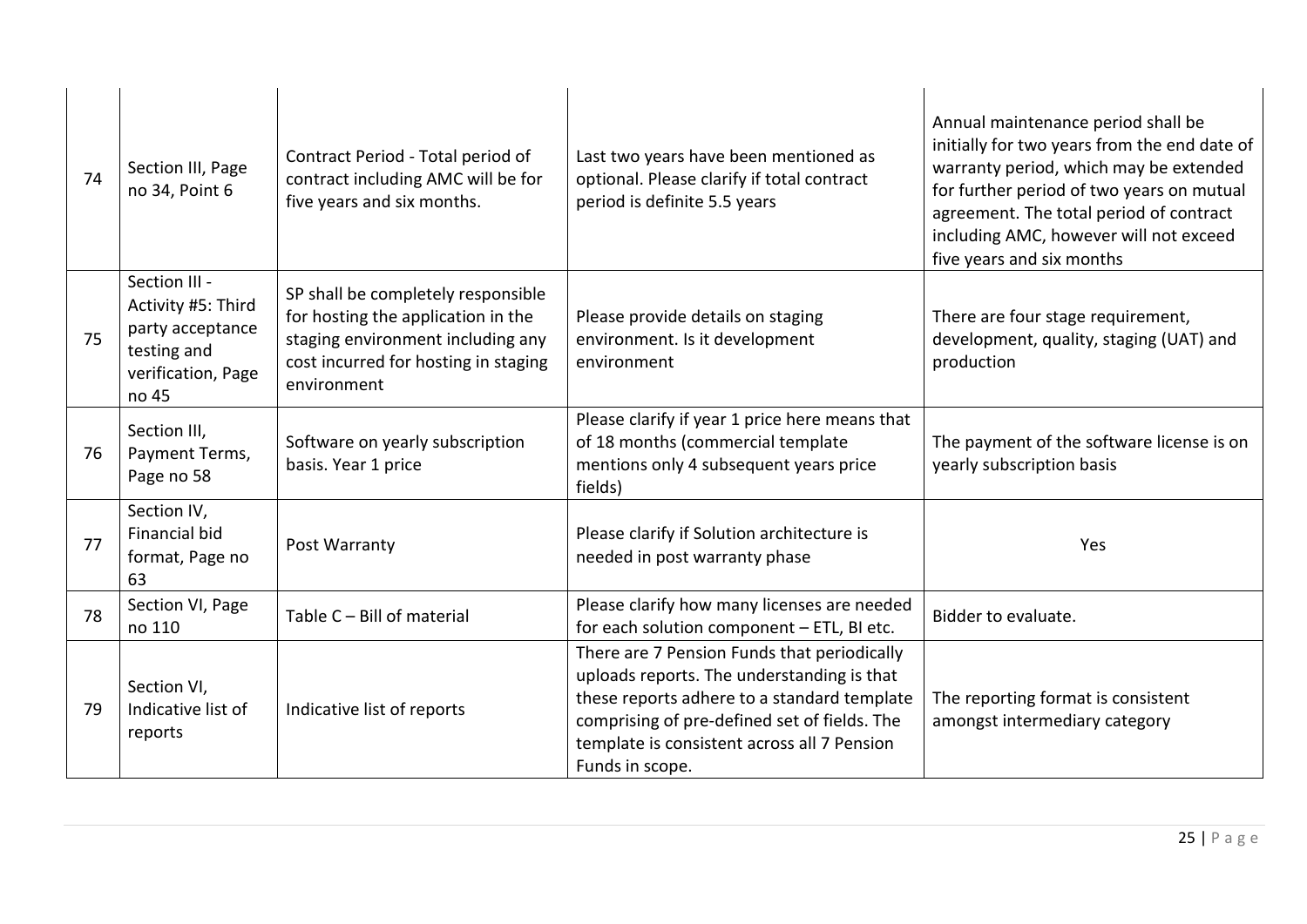| 80 | Section III, System<br>Administration,<br>Maintenance &<br>Management<br>Services, Page no<br>53, Point no 2 | Regular analysis of events and logs<br>generated in all the subsystems to<br>identify vulnerabilities. Necessary<br>action shall be taken by the SP in<br>accordance with the results of the<br>log analysis. Suitable mechanism<br>has to be maintained for security<br>and forensic related logs or as per<br>extant IT Act and that of other<br>Government regulations issued<br>from time to time | Please clarify the duration of online data<br>analysis.                                                      | Duration of data analysis will correspond<br>to duration of report submission.                                                                              |
|----|--------------------------------------------------------------------------------------------------------------|-------------------------------------------------------------------------------------------------------------------------------------------------------------------------------------------------------------------------------------------------------------------------------------------------------------------------------------------------------------------------------------------------------|--------------------------------------------------------------------------------------------------------------|-------------------------------------------------------------------------------------------------------------------------------------------------------------|
| 81 | Section V,<br>Delivery and<br>takeover of<br>services, Page no<br>65, Point 6.1                              | The solution provider shall provide<br>the services to NPS Trust. Take-over<br>of the services by the NPS Trust<br>shall not be deemed acceptance of<br>the services by the NPS Trust.                                                                                                                                                                                                                | Please elaborate the intent of this clause<br>including clarifying what is meant by<br>takeover of services? | Services rendered by vendor will be<br>tested and after acceptance by the users<br>and signed off, then it shall be deemed to<br>be delivered and accepted. |
| 82 | Section III, Page<br>no 36                                                                                   | The solution should be hosted in<br>Windows (latest version) or Red hat<br>Linux Operating System.                                                                                                                                                                                                                                                                                                    | Please allow other Linux based operating<br>systems like Ubuntu.                                             | No.                                                                                                                                                         |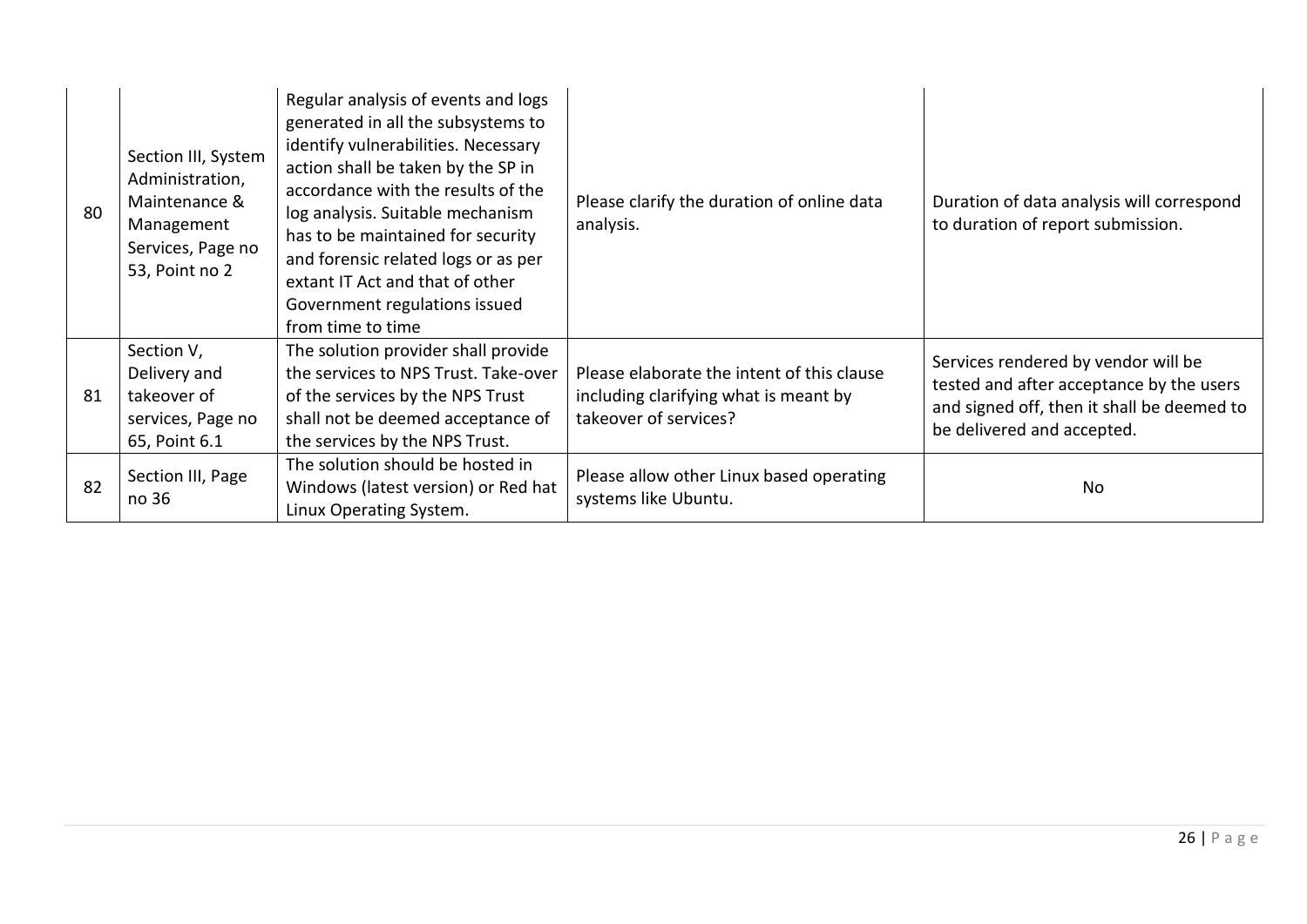| 83 | Section III, Page<br>no 45             | Performance Testing - Once the<br>system integration testing has been<br>conducted successfully, load,<br>scalability and stress testing would<br>be conducted prior to go-live. SP<br>should use suitable simulation tools<br>in accordance with the agreed test<br>procedures keeping in view the<br>Year on Year (YoY) growth in<br>transactions. The SP will submit a<br>testing report along with test cases,<br>tests results etc. at the end of the<br>testing exercise. SP should submit a<br>self-certificate stating the solution<br>is meeting the required functional<br>and performance features as<br>agreed. | Please clarify whether a third party<br>performance test is required. If yes, then<br>who will bear the financial cost involved?<br>On which environment will this performance<br>test be conducted?<br>If the performance test is performed on<br>staging environment then it may be noted<br>that the results will need to be extrapolated<br>for production environment.<br>Please provide the complete transaction mix<br>for carrying out the performance test and<br>also specify the user concurrency and<br>response time which are to be achieved. | Yes third party Performance Testing is<br>required and to be arranged by NPS Trust<br>at its cost. Staging environment -Yes. SLAs<br>for Performance Testing a. Average<br>turnaround and page loading time <= 2<br>sec. b. Average document upload time<br><=40 sec. c. Resolution of end user related<br>incident <= 30 min. |
|----|----------------------------------------|-----------------------------------------------------------------------------------------------------------------------------------------------------------------------------------------------------------------------------------------------------------------------------------------------------------------------------------------------------------------------------------------------------------------------------------------------------------------------------------------------------------------------------------------------------------------------------------------------------------------------------|-------------------------------------------------------------------------------------------------------------------------------------------------------------------------------------------------------------------------------------------------------------------------------------------------------------------------------------------------------------------------------------------------------------------------------------------------------------------------------------------------------------------------------------------------------------|--------------------------------------------------------------------------------------------------------------------------------------------------------------------------------------------------------------------------------------------------------------------------------------------------------------------------------|
| 84 | Section III, Page<br>no 45, Activity#5 | Third party acceptance testing and<br>verification                                                                                                                                                                                                                                                                                                                                                                                                                                                                                                                                                                          | Any third party required for acceptance<br>testing will be engaged by NPS trust and it<br>will have no financial implication to the<br>bidder.                                                                                                                                                                                                                                                                                                                                                                                                              | Yes                                                                                                                                                                                                                                                                                                                            |
| 85 | Section V, Page no<br>71               | <b>Exit Management</b>                                                                                                                                                                                                                                                                                                                                                                                                                                                                                                                                                                                                      | Please provide a draft format of such a plan<br>for us to understand the content that is<br>required to be provided.                                                                                                                                                                                                                                                                                                                                                                                                                                        | The details will be provided to the<br>selected solution provider                                                                                                                                                                                                                                                              |
| 86 | Section VI, Page<br>no 82              | The percentage of uptime shall be<br>calculated monthly and the amount<br>(penalties) calculated shall be<br>adjusted from every subsequent<br>quarterly payment. If the bidder<br>fails to meet an uptime of 99.90%<br>for three (3) consecutive months<br>(due to reason solely attributable to                                                                                                                                                                                                                                                                                                                           | The uptime requirement mentioned in the<br>section 'Availability SLA' is 95%' whereas this<br>clause mentions 99.9% uptime. Please<br>clarify the discrepancy.                                                                                                                                                                                                                                                                                                                                                                                              | Both the availability / up-time are distinct<br>of each other                                                                                                                                                                                                                                                                  |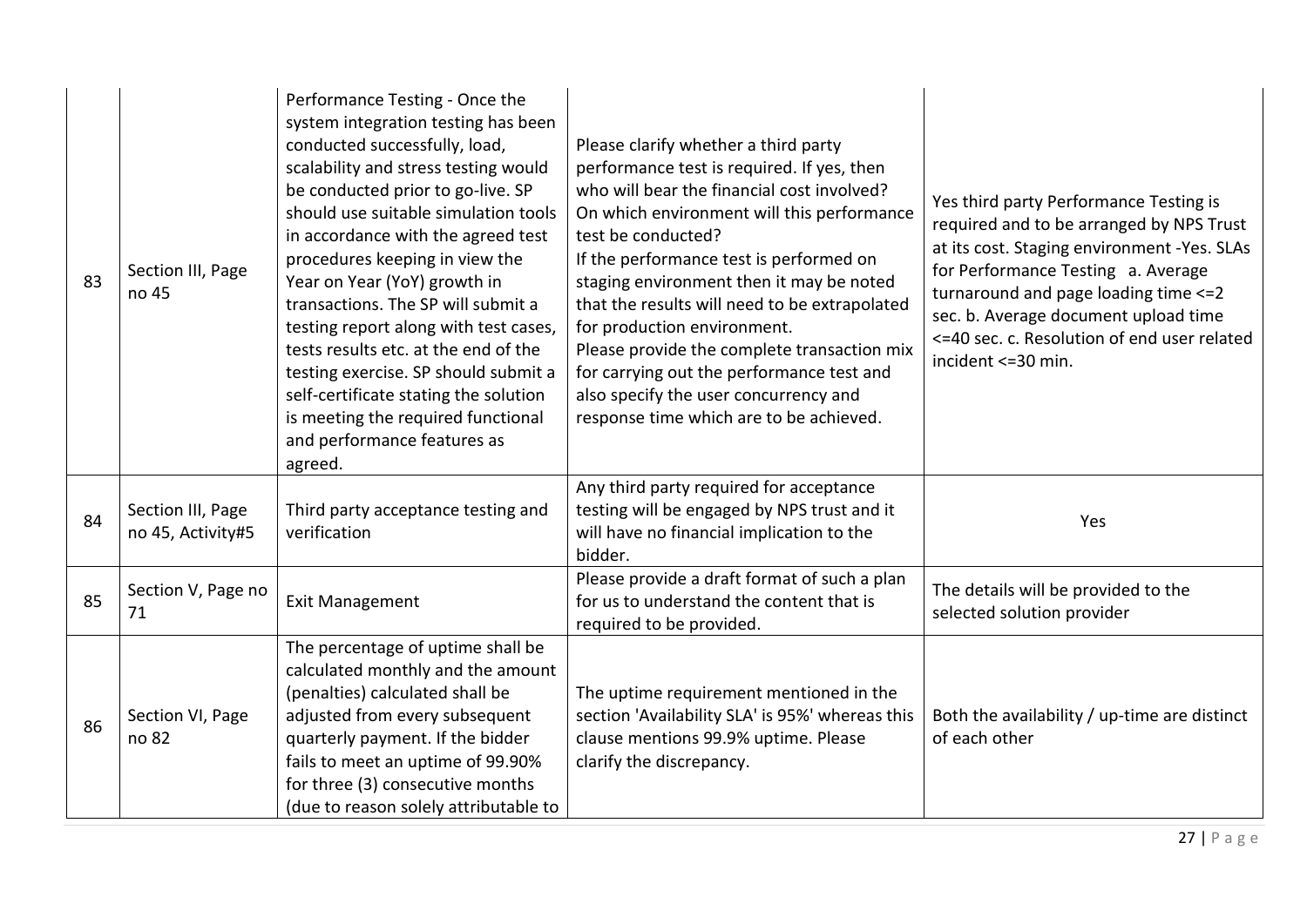|    |                                       | the bidder or its associates<br>including OEMs), the NPS Trust<br>shall have the discretion to<br>terminate the contract and/or levy<br>penalties.                                                                                           |                                                                                                                                                                                                                                                                                                                   |                                                                                                                 |
|----|---------------------------------------|----------------------------------------------------------------------------------------------------------------------------------------------------------------------------------------------------------------------------------------------|-------------------------------------------------------------------------------------------------------------------------------------------------------------------------------------------------------------------------------------------------------------------------------------------------------------------|-----------------------------------------------------------------------------------------------------------------|
| 87 | Section VI, Page<br>no 82             | NPS Trust shall reserve the right to<br>perform root cause analysis (RCA)<br>by its internal team(s) or engage<br>external parties to perform the<br>same.                                                                                   | Please confirm that any third party engaged<br>by NPS trust will be financially compensated<br>by NPST and that engagement will have no<br>financial bearing on the bidder.                                                                                                                                       | Yes                                                                                                             |
| 88 | Section III, Page<br>no 46            | Source code                                                                                                                                                                                                                                  | Storage of Source Code that is a part of<br>Development environment and Source Code<br>that has cleared UAT?                                                                                                                                                                                                      | Please refer to ITB in the relevant section.<br>Both development and UAT environment<br>source code needed      |
| 89 | Section III, Page<br>no 45            | SP shall prepare test cases for User<br>Acceptance Testing (UAT) in<br>consultation with the NPS Trust. SP<br>shall facilitate the team from the<br>NPS Trust to conduct this test after<br>successful completion of<br>performance testing. | Is there any possibility of releasing Unit<br>tested portions of the production<br>environment in a phased manner, or is the<br>system more suitable for a complete<br>production launch, comprising of all features<br>signed off in the SRS document                                                            | Yes. The release of unit tested portions of<br>the production environment may be in a<br>phased manner          |
| 90 | Section III, Page<br>no 48, Point 'h' | The infrastructure provisioned by<br>the selected solution provider must<br>be scalable and shall allow NPS<br>Trust to add/reduce cloud<br>resources on demand basis<br>through a user-friendly dashboard                                   | Please suggest whose responsibility will it be<br>to fund additional space, bandwidth, and<br>processing requirements, in case they grow<br>beyond what is estimated and if such a<br>growth is due to a new regulation or an<br>external activity that is totally beyond the<br>control of the service provider. | In the turnkey project, the infrastructure<br>support and cost related to it shall be<br>ensured by the bidder. |
| 91 | Section III, Page<br>no 48            | The solution needs to provide the<br>ability for NPS Trust to<br>automatically provision the services<br>via a Web Portal                                                                                                                    | The word "Services" is being used to refer to<br>services in the cloud laaS platform, for<br>scaling up or scaling out the infrastructure?<br>OR is the word "Services" implies any other<br>aspect of the solution?                                                                                              | Please refer to ITB in the relevant section                                                                     |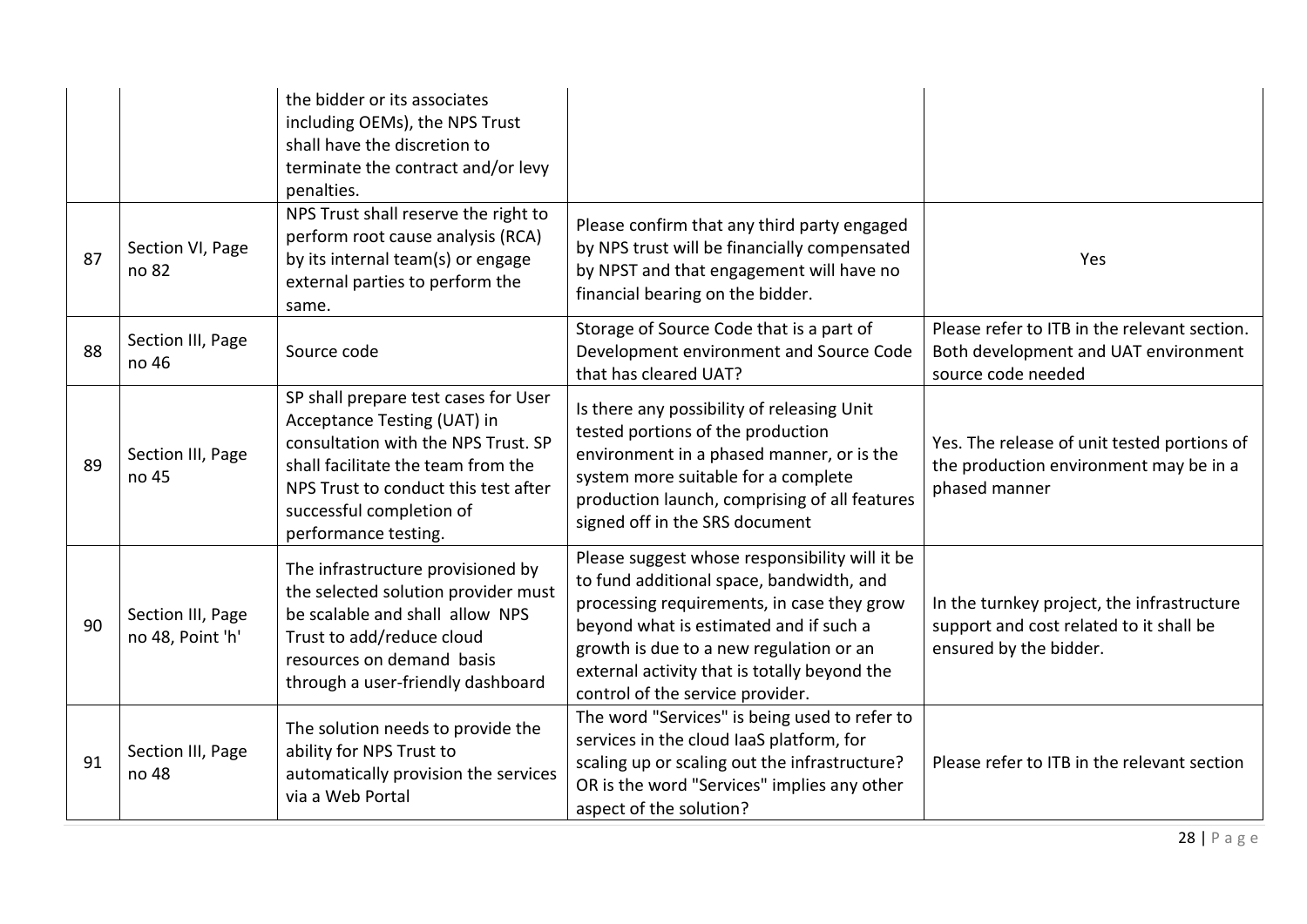| 92 | Section III,<br>Component #2:<br><b>DC and DR Virtual</b><br><b>Private Cloud</b><br><b>Hosting Services</b><br>on laaS Model,<br>Page no 48, Point<br>'f' | The above environments are to be<br>deployed in secured and dedicated<br>cloud-based environment in India. | Is NPS trust is expecting a VPC instances by a<br>MeitY empanelled cloud provider?                                                                                                                                                                                                                                                                                   | Please refer to ITB in the relevant section                                                                                                                                                                                                                                                                                                             |
|----|------------------------------------------------------------------------------------------------------------------------------------------------------------|------------------------------------------------------------------------------------------------------------|----------------------------------------------------------------------------------------------------------------------------------------------------------------------------------------------------------------------------------------------------------------------------------------------------------------------------------------------------------------------|---------------------------------------------------------------------------------------------------------------------------------------------------------------------------------------------------------------------------------------------------------------------------------------------------------------------------------------------------------|
| 93 | General                                                                                                                                                    |                                                                                                            | What is the geographic distribution of the<br>users?                                                                                                                                                                                                                                                                                                                 | Geographic distribution of users is the<br>geographic distribution of the NPS Trust,<br>PFRDA and the intermediaries indicated in<br>the ITB. However, this is a online platform<br>through which the users will be accessing.                                                                                                                          |
| 94 | General                                                                                                                                                    |                                                                                                            | Application Security - What is the Sprint<br>frequency / time cycle? How many sprints<br>are approximately done before Application<br>reaches production environment?                                                                                                                                                                                                | MeitY approved cloud service provider to<br>meet infrastructure support<br>requirements. It is the Bidder's<br>responsibility that all these requirement<br>are measured and evaluated which will be<br>utilised at different levels of business<br>requirement. Security needs to be<br>provided as per MeitY cyber security<br>guidelines & advisory. |
| 95 | General                                                                                                                                                    |                                                                                                            | Request NPS Trust to incorporate our ABAC<br>Clause in the Agreement once the<br>assignment is successfully awarded to us.<br>NPS Trust shall sign as per Solution<br>Provider's' Policy on 'Anti-Bribery and Anti-<br>Corruption' and 'Covered Third Party Anti-<br>Corruption Due Diligence and Contracting<br>Procedures', collectively known as 'ABAC<br>policy' | Please refer to ITB in the relevant section                                                                                                                                                                                                                                                                                                             |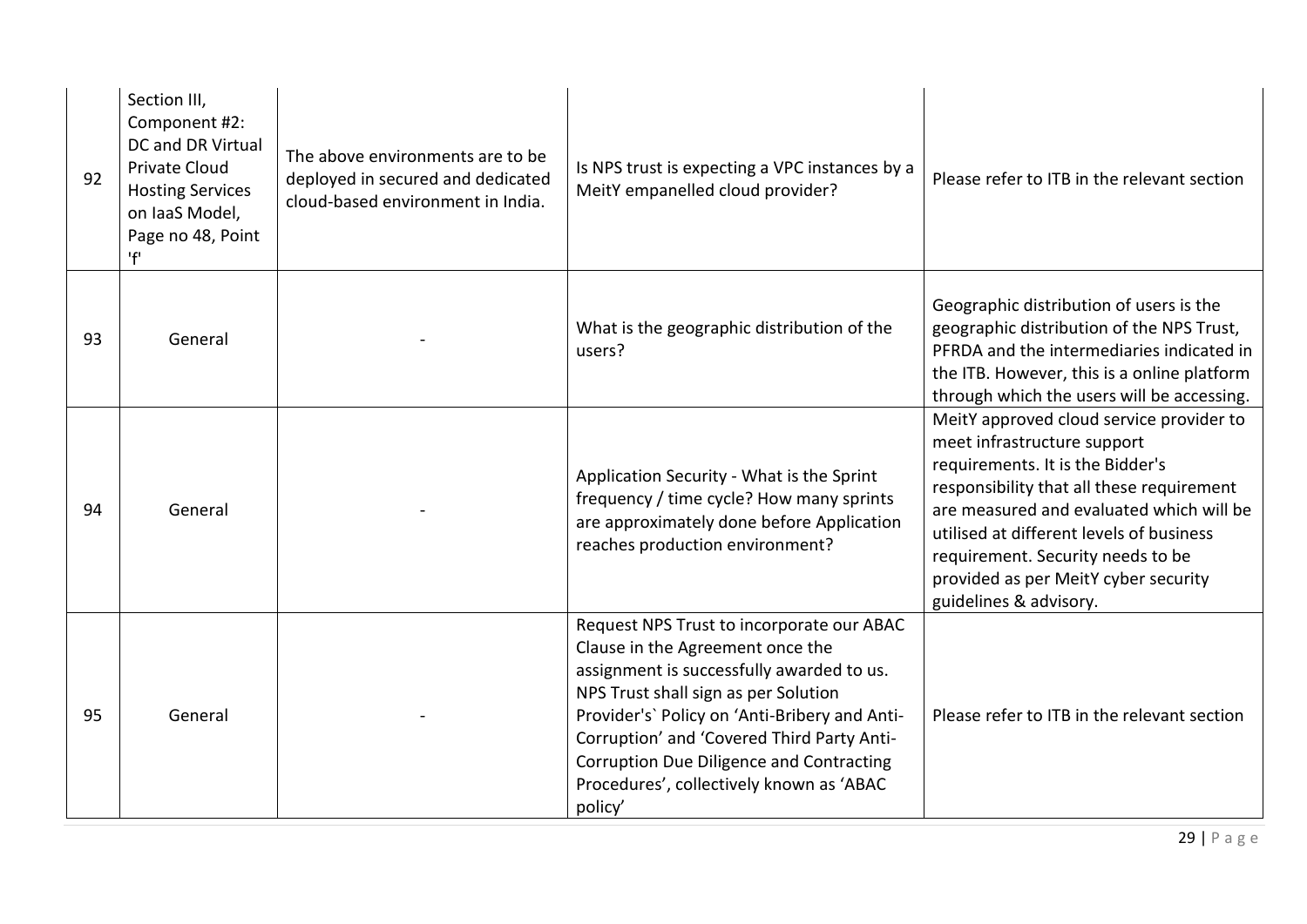| 96  | General | Is UX (Customer Journeys/Interaction<br>Design/Visual Design) is in scope?                                                                                                                                      | Please refer to ITB in the relevant section                                                                                                                                                                                                                                                                             |
|-----|---------|-----------------------------------------------------------------------------------------------------------------------------------------------------------------------------------------------------------------|-------------------------------------------------------------------------------------------------------------------------------------------------------------------------------------------------------------------------------------------------------------------------------------------------------------------------|
| 97  | General | Does the trust require a document<br>management features as a part of the<br>solution? Or Does the trust have any existing<br>Document Management System that the<br>proposed solution needs to interface with? | Document Management feature is not<br>envisaged in the present scope of the<br>project. However, solution should be<br>capable of adopting future requirements /<br>phase two of the project for the modules<br>required by NPS Trust. NPS Trust does not<br>have any existing document management<br>system presently. |
| 98  | General | Are multiple roles expected to be configured<br>within a single intermediary?<br>If yes, will these roles be constant across all<br>the intermediaries?                                                         | Yes. Multiple roles expected within an<br>intermediary. Roles may not be constant<br>across all intermediaries.                                                                                                                                                                                                         |
| 99  | General | What is IP?                                                                                                                                                                                                     | IP means all materials, know-how,<br>methodologies, processes, techniques,<br>tools, forms, templates, software,<br>copyrights, patents, trademarks, trade<br>secrets and all other intellectual property<br>rights etc.                                                                                                |
| 100 | General | Kindly confirm if the number of days<br>mentioned are working days or calendar<br>days                                                                                                                          | Calendar days                                                                                                                                                                                                                                                                                                           |
| 101 | General | What is the expectation from prototype?                                                                                                                                                                         | The sample format of reports will be<br>shared with the bidder who have met the<br>minimum eligibility criteria for the<br>presentation                                                                                                                                                                                 |
| 102 | General | Is there a requirement for the application to<br>be multilingual? If yes, which languages<br>should the applications be in?                                                                                     | Application to be in English only                                                                                                                                                                                                                                                                                       |